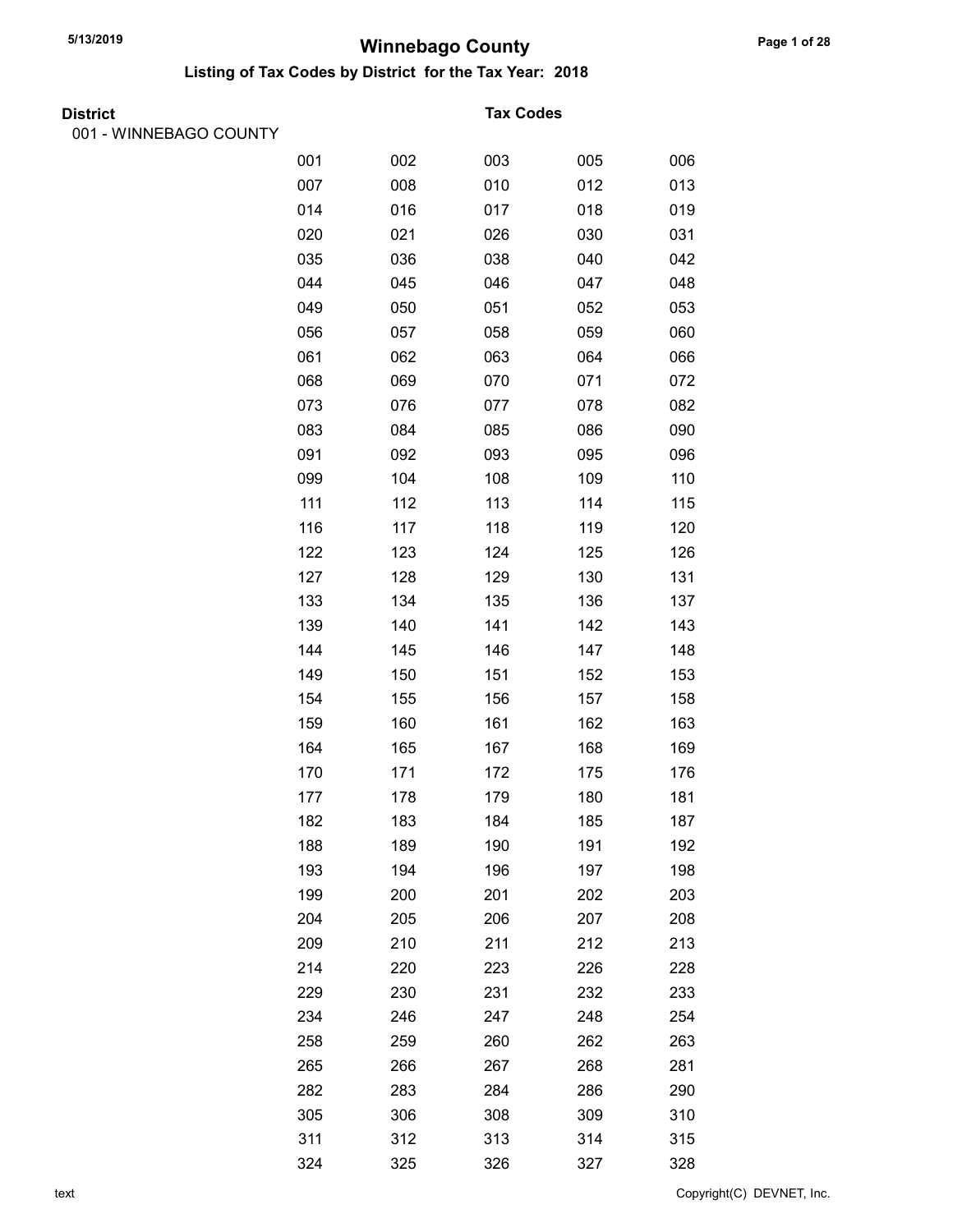Listing of Tax Codes by District for the Tax Year: 2018

**District** 

|     |     | <b>Tax Codes</b> |     |     |
|-----|-----|------------------|-----|-----|
| 329 | 343 | 347              | 348 | 351 |
| 358 | 359 | 360              | 361 | 362 |
| 363 | 364 | 365              | 366 | 367 |
| 368 | 369 | 370              | 372 | 373 |
| 374 | 378 | 379              | 380 | 381 |
| 382 | 383 | 385              | 386 | 391 |
| 392 | 393 | 394              | 396 | 397 |
| 400 | 401 | 402              | 403 | 404 |
| 405 | 406 | 407              | 409 | 410 |
| 411 | 412 | 413              | 414 | 416 |
| 417 | 418 | 419              | 420 | 421 |
| 422 | 423 | 424              | 425 | 426 |
| 427 | 428 | 429              | 430 | 431 |
| 432 | 433 | 434              | 435 | 438 |
| 439 | 440 | 441              | 442 | 443 |
| 444 | 447 | 448              | 450 | 451 |
| 452 | 453 | 454              | 455 | 456 |
| 457 | 458 | 459              | 460 |     |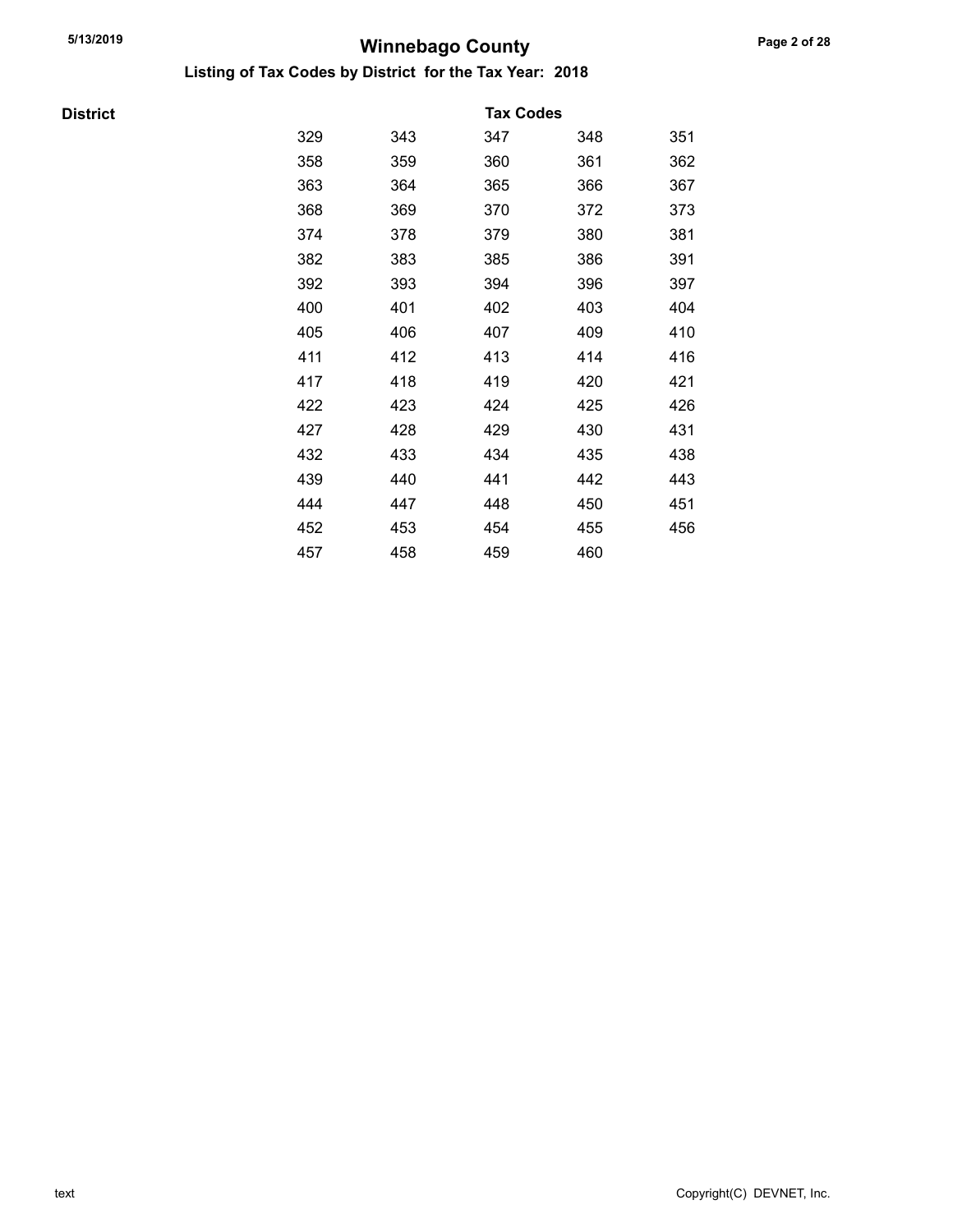Listing of Tax Codes by District for the Tax Year: 2018

002 - FOREST PRESERVE

#### **Tax Codes**

| 001 | 002 | 003 | 005 | 006 |
|-----|-----|-----|-----|-----|
| 007 | 008 | 010 | 012 | 013 |
| 014 | 016 | 017 | 018 | 019 |
| 020 | 021 | 026 | 030 | 031 |
| 035 | 036 | 038 | 040 | 042 |
| 044 | 045 | 046 | 047 | 048 |
| 049 | 050 | 051 | 052 | 053 |
| 056 | 057 | 058 | 059 | 060 |
| 061 | 062 | 063 | 064 | 066 |
| 068 | 069 | 070 | 071 | 072 |
| 073 | 076 | 077 | 078 | 082 |
| 083 | 084 | 085 | 086 | 090 |
| 091 | 092 | 093 | 095 | 096 |
| 099 | 104 | 108 | 109 | 110 |
| 111 | 112 | 113 | 114 | 115 |
| 116 | 117 | 118 | 119 | 120 |
| 122 | 123 | 124 | 125 | 126 |
| 127 | 128 | 129 | 130 | 131 |
| 133 | 134 | 135 | 136 | 137 |
| 139 | 140 | 141 | 142 | 143 |
| 144 | 145 | 146 | 147 | 148 |
| 149 | 150 | 151 | 152 | 153 |
| 154 | 155 | 156 | 157 | 158 |
| 159 | 160 | 161 | 162 | 163 |
| 164 | 165 | 167 | 168 | 169 |
| 170 | 171 | 172 | 175 | 176 |
| 177 | 178 | 179 | 180 | 181 |
| 182 | 183 | 184 | 185 | 187 |
| 188 | 189 | 190 | 191 | 192 |
| 193 | 194 | 196 | 197 | 198 |
| 199 | 200 | 201 | 202 | 203 |
| 204 | 205 | 206 | 207 | 208 |
| 209 | 210 | 211 | 212 | 213 |
| 214 | 220 | 223 | 226 | 228 |
| 229 | 230 | 231 | 232 | 233 |
| 234 | 246 | 247 | 248 | 254 |
| 258 | 259 | 260 | 262 | 263 |
| 265 | 266 | 267 | 268 | 281 |
| 282 | 283 | 284 | 286 | 290 |
| 305 | 306 | 308 | 309 | 310 |
| 311 | 312 | 313 | 314 | 315 |
| 324 | 325 | 326 | 327 | 328 |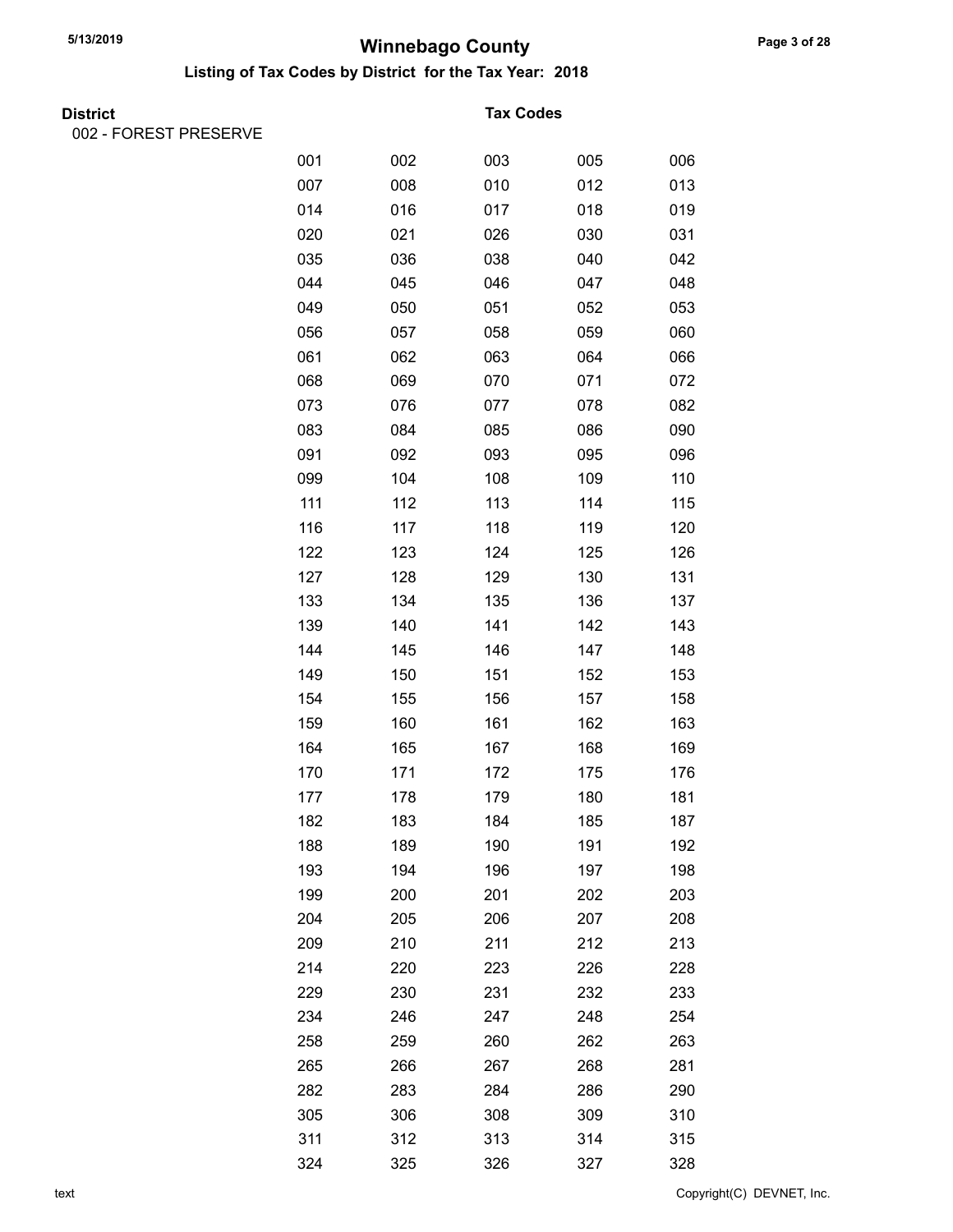| District                     |     |     | <b>Tax Codes</b> |     |     |
|------------------------------|-----|-----|------------------|-----|-----|
|                              | 329 | 343 | 347              | 348 | 351 |
|                              | 358 | 359 | 360              | 361 | 362 |
|                              | 363 | 364 | 365              | 366 | 367 |
|                              | 368 | 369 | 370              | 372 | 373 |
|                              | 374 | 378 | 379              | 380 | 381 |
|                              | 382 | 383 | 385              | 386 | 391 |
|                              | 392 | 393 | 394              | 396 | 397 |
|                              | 400 | 401 | 402              | 403 | 404 |
|                              | 405 | 406 | 407              | 409 | 410 |
|                              | 411 | 412 | 413              | 414 | 416 |
|                              | 417 | 418 | 419              | 420 | 421 |
|                              | 422 | 423 | 424              | 425 | 426 |
|                              | 427 | 428 | 429              | 430 | 431 |
|                              | 432 | 433 | 434              | 435 | 438 |
|                              | 439 | 440 | 441              | 442 | 443 |
|                              | 444 | 447 | 448              | 450 | 451 |
|                              | 452 | 453 | 454              | 455 | 456 |
|                              | 457 | 458 | 459              | 460 |     |
| 003 - BURRITT TOWNSHIP       |     |     |                  |     |     |
|                              | 254 | 258 | 259              | 260 | 262 |
|                              | 263 | 265 | 266              | 267 | 268 |
| 004 - CHERRY VALLEY TOWNSHIP |     |     |                  |     |     |
|                              | 110 | 111 | 112              | 113 | 114 |
|                              | 115 | 116 | 119              | 120 | 122 |
|                              | 124 | 125 | 127              | 128 | 129 |
|                              | 343 | 366 | 367              | 383 | 386 |
|                              | 396 | 440 |                  |     |     |
| 005 - DURAND TOWNSHIP        |     |     |                  |     |     |
|                              | 228 | 229 | 230              | 231 | 232 |
|                              | 233 | 234 |                  |     |     |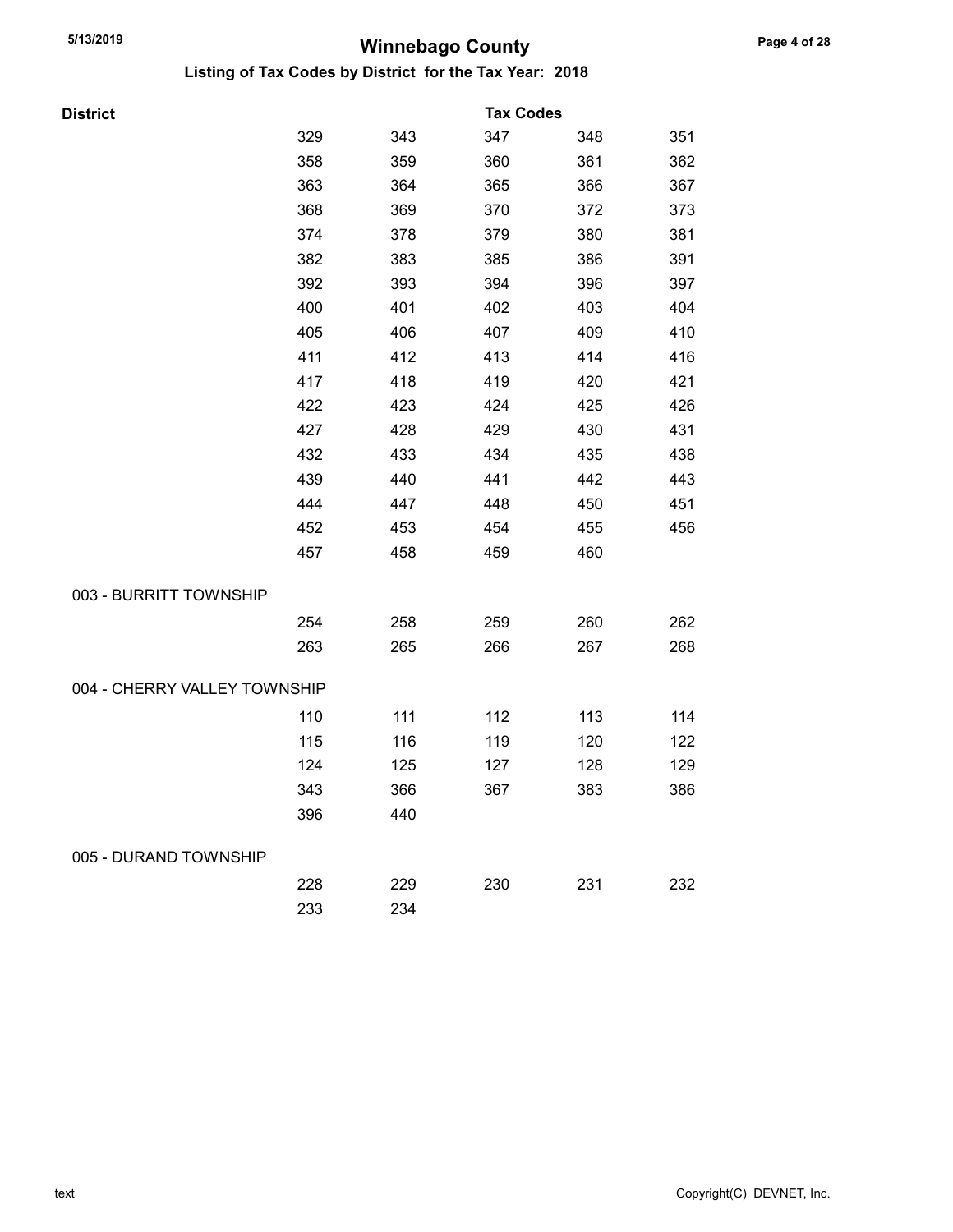| <b>District</b>           |     |     | <b>Tax Codes</b> |     |     |
|---------------------------|-----|-----|------------------|-----|-----|
| 006 - HARLEM TOWNSHIP     |     |     |                  |     |     |
|                           | 006 | 007 | 012              | 019 | 020 |
|                           | 026 | 042 | 045              | 049 | 078 |
|                           | 108 | 109 | 118              | 130 | 133 |
|                           | 134 | 135 | 136              | 137 | 139 |
|                           | 140 | 141 | 142              | 143 | 144 |
|                           | 145 | 147 | 149              | 151 | 152 |
|                           | 153 | 158 | 159              | 160 | 163 |
|                           | 164 | 194 | 208              | 413 | 414 |
|                           | 416 | 427 | 428              | 429 | 430 |
|                           | 431 | 432 | 433              | 434 | 435 |
|                           | 442 | 443 | 444              | 454 |     |
| 007 - HARRISON TOWNSHIP   |     |     |                  |     |     |
|                           | 246 | 247 | 248              |     |     |
| 008 - LAONA TOWNSHIP      |     |     |                  |     |     |
|                           | 212 | 220 |                  |     |     |
| 009 - OWEN TOWNSHIP       |     |     |                  |     |     |
|                           | 046 | 146 | 148              | 150 | 154 |
|                           | 155 | 156 | 157              | 161 | 162 |
|                           | 165 | 167 | 168              | 169 | 170 |
|                           | 171 | 172 | 200              | 358 | 359 |
|                           | 360 | 361 | 362              | 363 | 364 |
|                           | 365 | 368 | 369              |     |     |
| 010 - PECATONICA TOWNSHIP |     |     |                  |     |     |
|                           | 281 | 282 | 283              | 284 | 286 |
|                           | 425 |     |                  |     |     |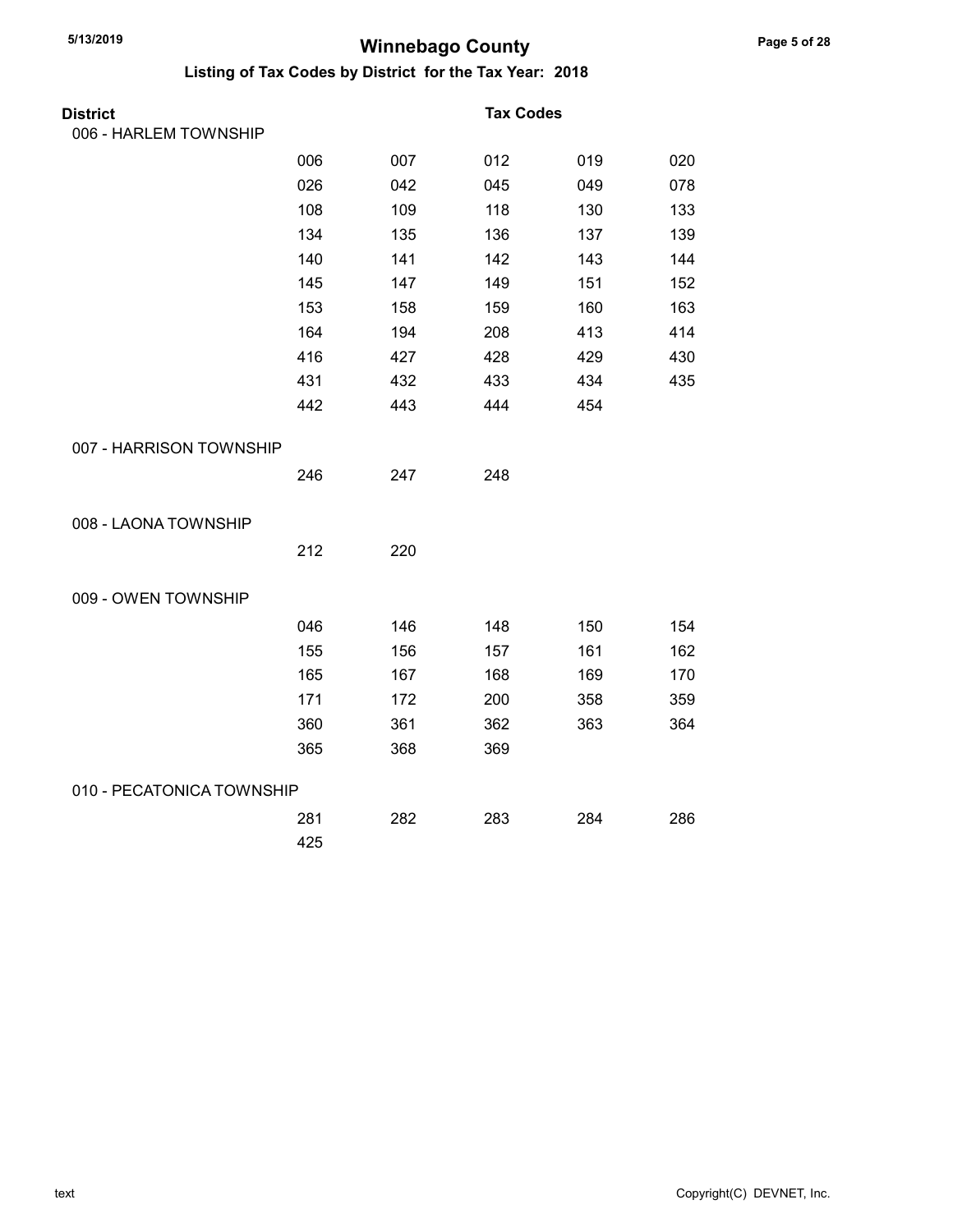| District                |     |     | <b>Tax Codes</b> |     |     |
|-------------------------|-----|-----|------------------|-----|-----|
| 011 - ROCKFORD TOWNSHIP |     |     |                  |     |     |
|                         | 001 | 002 | 003              | 005 | 008 |
|                         | 010 | 013 | 014              | 016 | 017 |
|                         | 018 | 021 | 030              | 031 | 035 |
|                         | 036 | 038 | 040              | 044 | 047 |
|                         | 048 | 050 | 051              | 052 | 053 |
|                         | 056 | 057 | 058              | 059 | 060 |
|                         | 061 | 062 | 063              | 064 | 066 |
|                         | 069 | 070 | 071              | 072 | 073 |
|                         | 076 | 077 | 082              | 083 | 084 |
|                         | 085 | 086 | 090              | 091 | 092 |
|                         | 093 | 095 | 096              | 099 | 104 |
|                         | 117 | 123 | 126              | 131 | 223 |
|                         | 226 | 351 | 370              | 372 | 373 |
|                         | 374 | 378 | 379              | 380 | 381 |
|                         | 382 | 385 | 391              | 392 | 393 |
|                         | 394 | 397 | 400              | 403 | 404 |
|                         | 405 | 406 | 407              | 409 | 410 |
|                         | 411 | 412 | 417              | 418 | 419 |
|                         | 421 | 422 | 423              | 424 | 426 |
|                         | 438 | 439 | 441              | 448 | 450 |
|                         | 451 | 452 | 453              | 455 | 456 |
|                         | 460 |     |                  |     |     |
| 012 - ROCKTON TOWNSHIP  |     |     |                  |     |     |
|                         | 190 | 191 | 193              | 197 | 201 |
|                         | 202 | 203 | 204              | 205 | 206 |
|                         | 290 | 348 | 401              | 402 | 420 |
|                         | 458 | 459 |                  |     |     |
| 013 - ROSCOE TOWNSHIP   |     |     |                  |     |     |
|                         | 068 | 175 | 176              | 177 | 178 |
|                         | 179 | 180 | 181              | 182 | 183 |
|                         | 184 | 185 | 187              | 188 | 189 |
|                         | 192 | 196 | 198              | 199 | 207 |
|                         | 209 | 347 | 447              | 457 |     |
| 014 - SEWARD TOWNSHIP   |     |     |                  |     |     |
|                         | 305 | 306 | 308              | 309 | 310 |
|                         | 311 | 312 | 313              | 314 |     |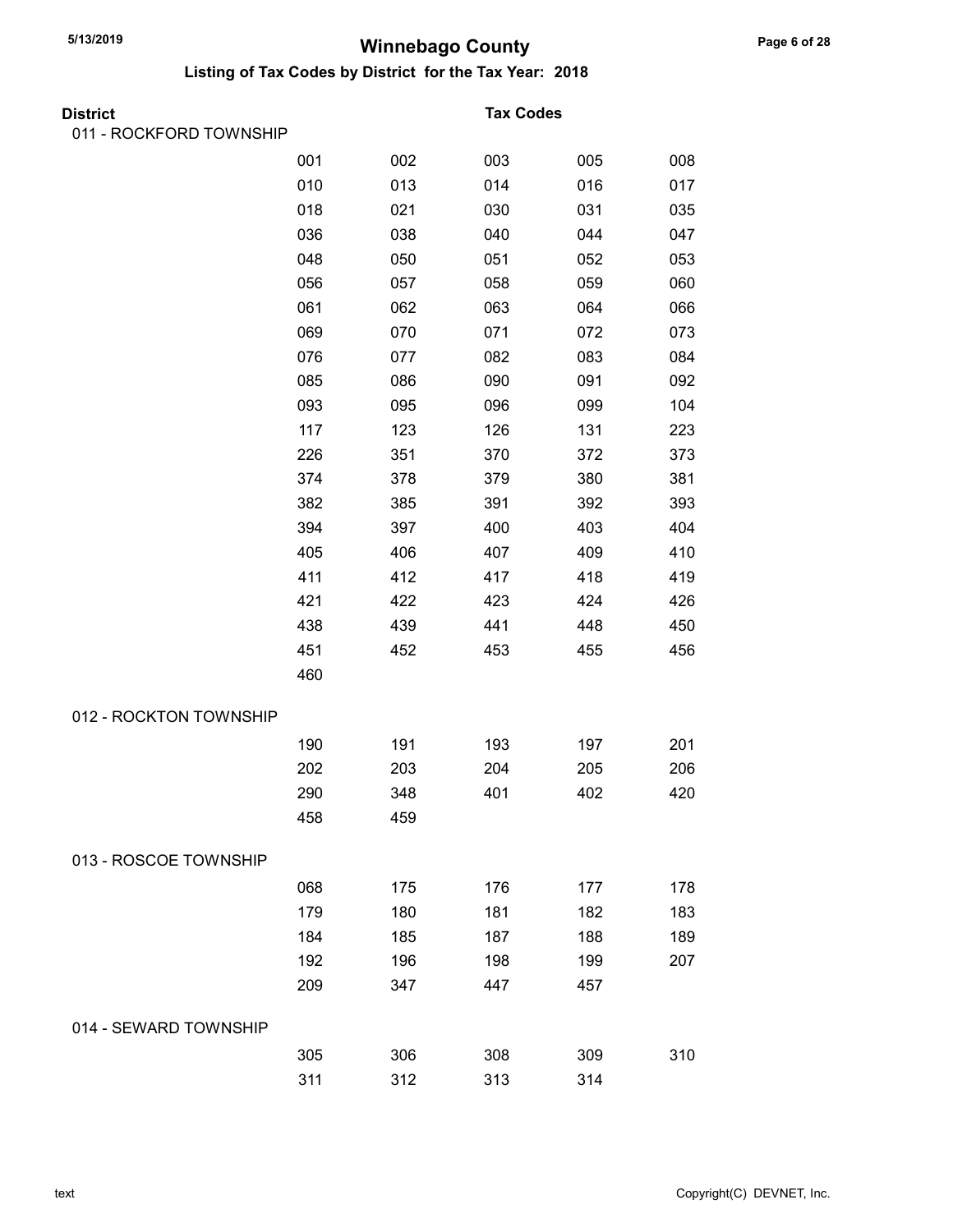#### Listing of Tax Codes by District for the Tax Year: 2018

| <b>District</b>              |     |     | <b>Tax Codes</b> |     |     |
|------------------------------|-----|-----|------------------|-----|-----|
| 015 - SHIRLAND TOWNSHIP      |     |     |                  |     |     |
|                              | 210 | 211 | 213              | 214 |     |
| 016 - WINNEBAGO TOWNSHIP     |     |     |                  |     |     |
|                              | 315 | 324 | 325              | 326 | 327 |
|                              | 328 | 329 |                  |     |     |
| 017 - CHERRY VALLEY VILLAGE  |     |     |                  |     |     |
|                              | 072 | 119 | 120              | 124 | 125 |
|                              | 374 | 378 | 394              | 396 | 397 |
|                              | 439 | 440 | 452              |     |     |
| 018 - DURAND VILLAGE         |     |     |                  |     |     |
|                              | 228 | 229 | 233              |     |     |
| 019 - LOVES PARK CITY        |     |     |                  |     |     |
|                              | 002 | 006 | 007              | 008 | 012 |
|                              | 019 | 020 | 026              | 030 | 035 |
|                              | 044 | 045 | 070              | 076 | 077 |
|                              | 078 | 134 | 143              | 409 | 426 |
|                              | 427 | 428 | 442              | 443 | 444 |
|                              | 448 | 454 | 456              |     |     |
| 020 - MACHESNEY PARK VILLAGE |     |     |                  |     |     |
|                              | 108 | 109 | 118              | 133 | 137 |
|                              | 139 | 141 | 144              | 152 | 158 |
|                              | 168 | 183 | 358              | 359 | 365 |
|                              | 368 | 413 | 414              | 416 | 429 |
|                              | 430 | 433 | 435              |     |     |
| 021 - NEW MILFORD VILLAGE    |     |     |                  |     |     |
|                              | 370 | 372 | 373              | 379 | 380 |
|                              | 385 | 386 | 393              | 441 |     |
| 022 - PECATONICA VILLAGE     |     |     |                  |     |     |

286 425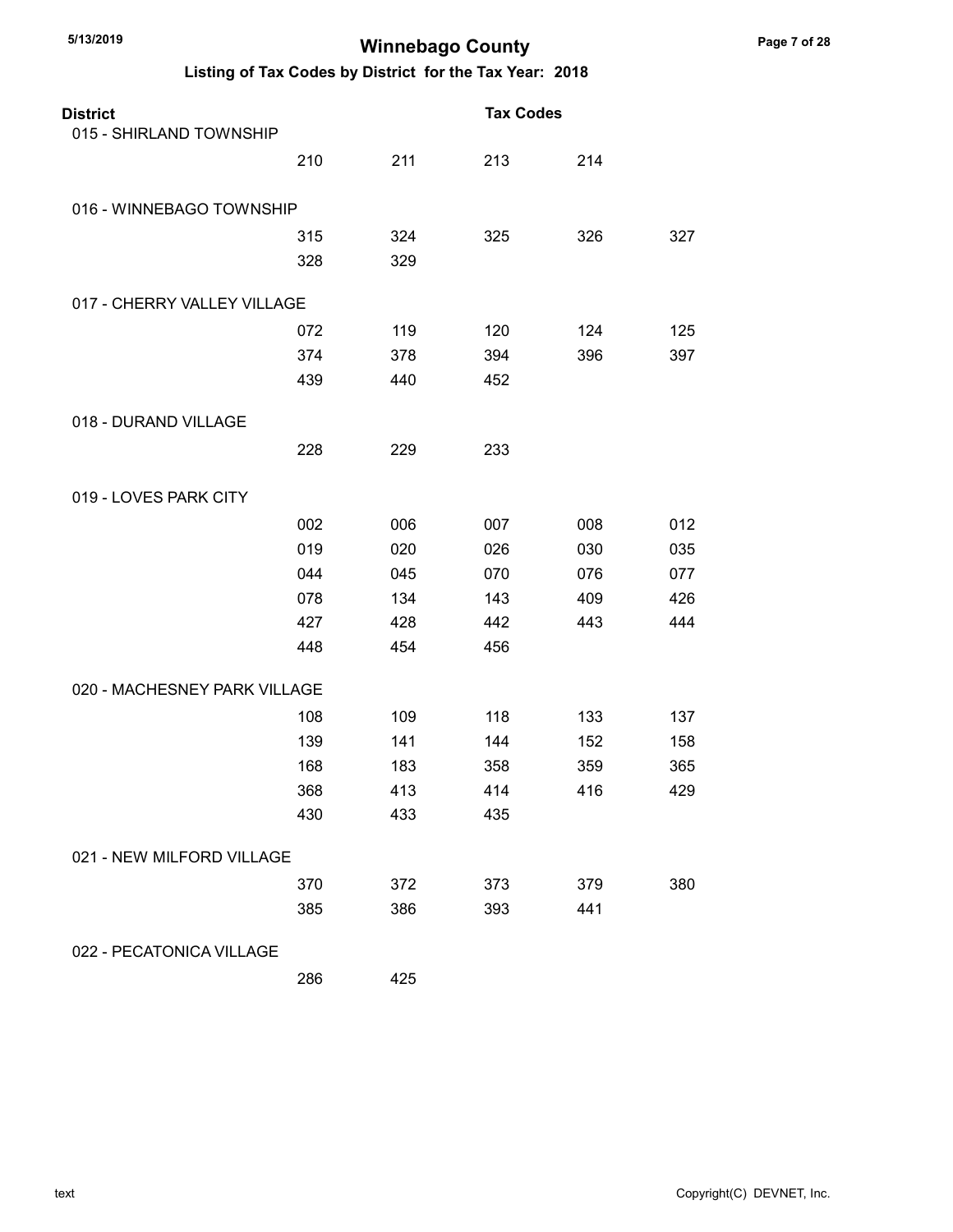| <b>District</b>          |     |     | <b>Tax Codes</b> |     |     |
|--------------------------|-----|-----|------------------|-----|-----|
| 023 - ROCKFORD CITY      |     |     |                  |     |     |
|                          | 001 | 014 | 021              | 036 | 038 |
|                          | 046 | 047 | 048              | 056 | 082 |
|                          | 085 | 086 | 112              | 116 | 117 |
|                          | 123 | 126 | 127              | 131 | 146 |
|                          | 154 | 157 | 172              | 223 | 226 |
|                          | 258 | 259 | 315              | 327 | 361 |
|                          | 381 | 382 | 383              | 391 | 392 |
|                          | 400 | 403 | 404              | 405 | 406 |
|                          | 407 | 410 | 411              | 412 | 417 |
|                          | 418 | 419 | 421              | 422 | 423 |
|                          | 424 | 450 | 451              | 453 | 455 |
|                          | 460 |     |                  |     |     |
| 024 - ROCKTON VILLAGE    |     |     |                  |     |     |
|                          | 197 | 198 | 199              | 204 | 401 |
|                          | 402 | 420 |                  |     |     |
| 025 - ROSCOE VILLAGE     |     |     |                  |     |     |
|                          | 049 | 068 | 130              | 149 | 185 |
|                          | 189 | 192 | 200              | 205 | 206 |
|                          | 207 | 209 | 447              |     |     |
| 026 - SOUTH BELOIT CITY  |     |     |                  |     |     |
|                          | 175 | 177 | 190              | 201 | 290 |
|                          | 347 | 348 | 457              | 458 | 459 |
| 027 - WINNEBAGO VILLAGE  |     |     |                  |     |     |
|                          | 325 | 328 |                  |     |     |
|                          |     |     |                  |     |     |
| 030 - BLACKHAWK FIRE     |     |     |                  |     |     |
|                          | 064 | 066 | 069              | 071 |     |
| 031 - CHERRY VALLEY FIRE |     |     |                  |     |     |
|                          | 003 | 005 | 017              | 018 | 072 |
|                          | 110 | 111 | 113              | 114 | 115 |
|                          | 119 | 120 | 122              | 124 | 125 |
|                          | 128 | 129 | 343              | 366 | 367 |
|                          | 374 | 378 | 386              | 396 | 397 |
|                          | 439 | 440 |                  |     |     |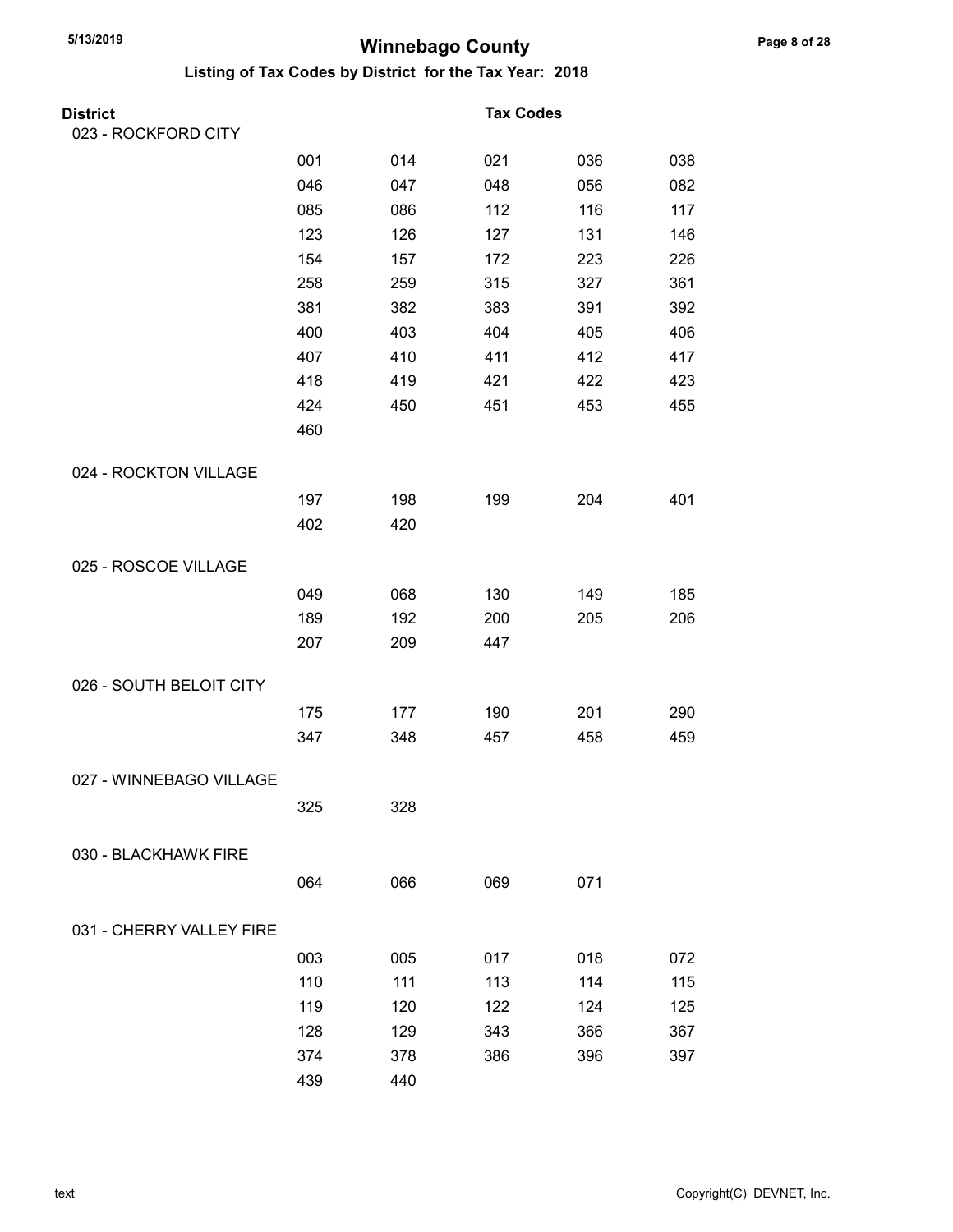| 5/13/2019<br><b>Winnebago County</b>                    |     |     |                  |     |     |  |  |
|---------------------------------------------------------|-----|-----|------------------|-----|-----|--|--|
| Listing of Tax Codes by District for the Tax Year: 2018 |     |     |                  |     |     |  |  |
| <b>District</b>                                         |     |     | <b>Tax Codes</b> |     |     |  |  |
| 033 - FIRE 1                                            |     |     |                  |     |     |  |  |
|                                                         | 211 | 212 | 214              | 220 | 228 |  |  |
|                                                         | 229 | 230 | 231              | 232 | 233 |  |  |
|                                                         | 234 | 246 | 247              | 248 |     |  |  |
| 034 - GERMAN VALLEY FIRE                                |     |     |                  |     |     |  |  |
|                                                         | 313 |     |                  |     |     |  |  |
| 035 - HARLEM-ROSCOE FIRE                                |     |     |                  |     |     |  |  |
|                                                         | 049 | 068 | 108              | 109 | 118 |  |  |
|                                                         | 130 | 133 | 135              | 136 | 137 |  |  |
|                                                         | 141 | 149 | 151              | 152 | 153 |  |  |
|                                                         | 163 | 179 | 180              | 181 | 182 |  |  |
|                                                         | 183 | 184 | 185              | 187 | 188 |  |  |
|                                                         | 189 | 192 | 196              | 198 | 199 |  |  |
|                                                         | 207 | 208 | 209              | 413 | 414 |  |  |
|                                                         | 429 | 430 | 431              | 432 | 433 |  |  |
|                                                         | 434 | 435 | 447              |     |     |  |  |
| 036 - NEW MILFORD FIRE                                  |     |     |                  |     |     |  |  |
|                                                         | 053 | 092 | 093              | 095 | 096 |  |  |
|                                                         | 099 | 351 | 370              | 372 | 373 |  |  |
|                                                         | 379 | 380 | 385              | 393 | 394 |  |  |
|                                                         | 438 | 441 | 452              |     |     |  |  |
| 037 - NORTH PARK FIRE                                   |     |     |                  |     |     |  |  |
|                                                         | 010 | 013 | 031              | 040 | 042 |  |  |
|                                                         | 061 | 139 | 140              | 142 | 144 |  |  |
|                                                         | 145 | 147 | 158              | 159 | 160 |  |  |
|                                                         | 164 | 194 | 416              |     |     |  |  |
| 038 - NORTHWEST FIRE                                    |     |     |                  |     |     |  |  |
|                                                         | 050 | 051 | 052              | 148 | 150 |  |  |
|                                                         | 156 | 161 | 162              | 167 | 169 |  |  |
|                                                         | 170 | 171 | 358              | 359 | 360 |  |  |
|                                                         | 362 | 363 | 365              | 368 | 369 |  |  |
| 039 - PECATONICA FIRE                                   |     |     |                  |     |     |  |  |
|                                                         | 263 | 267 | 268              | 281 | 282 |  |  |
|                                                         | 286 | 305 | 308              | 309 | 310 |  |  |
|                                                         | 312 | 314 | 425              |     |     |  |  |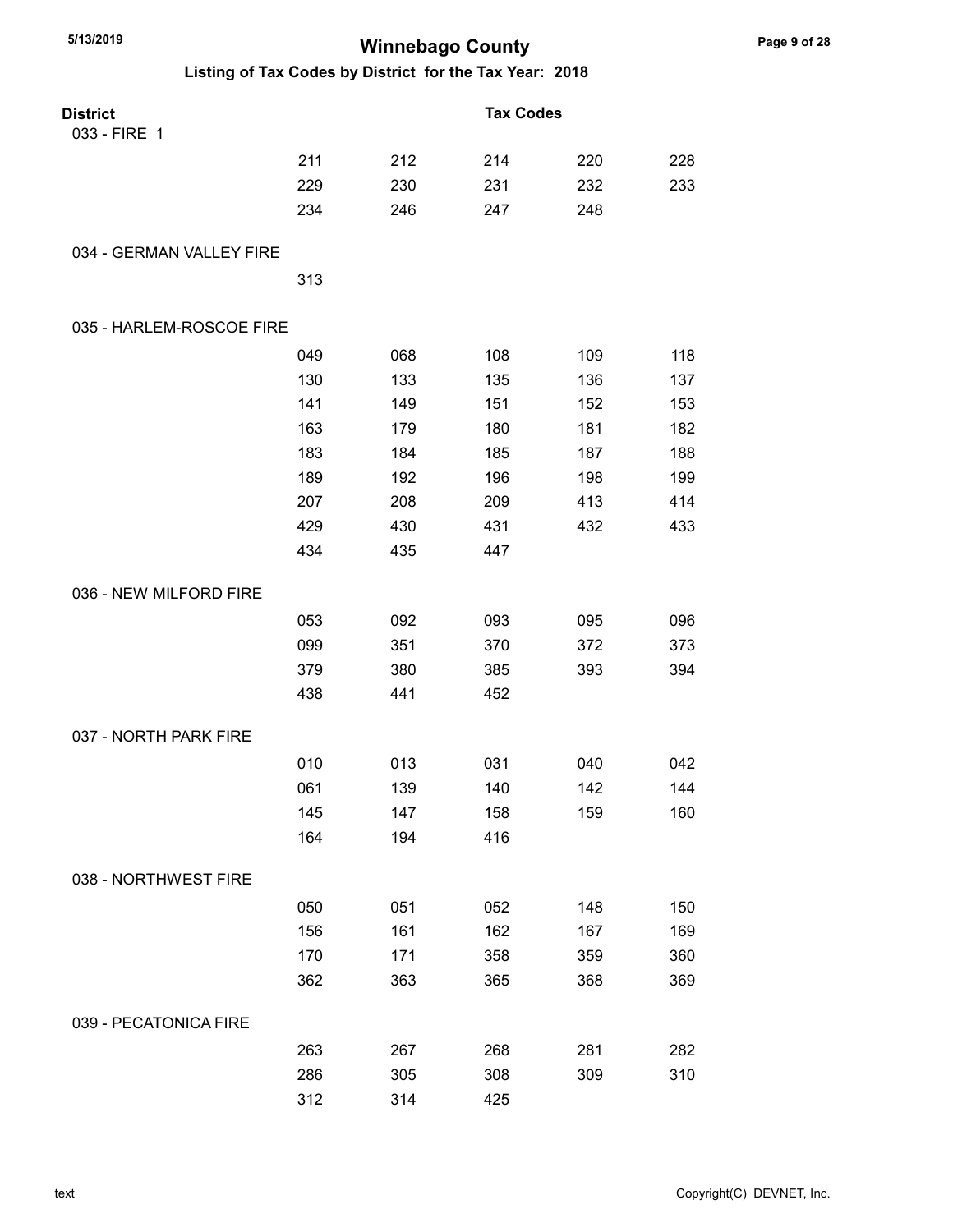#### Winnebago County

| <b>District</b>          |     |     | <b>Tax Codes</b> |     |     |
|--------------------------|-----|-----|------------------|-----|-----|
| 040 - ROCK RIVER FIRE    |     |     |                  |     |     |
|                          | 084 | 104 |                  |     |     |
| 041 - ROCKTON FIRE       |     |     |                  |     |     |
|                          | 155 | 165 | 168              | 191 | 193 |
|                          | 197 | 200 | 202              | 203 | 204 |
|                          | 205 | 206 | 210              | 213 | 364 |
|                          | 401 | 402 | 420              |     |     |
| 042 - STILLMAN FIRE      |     |     |                  |     |     |
|                          | 090 | 091 |                  |     |     |
| 043 - WEST SUBURBAN FIRE |     |     |                  |     |     |
|                          | 057 | 058 | 059              | 060 | 062 |
|                          | 063 | 073 | 083              |     |     |
| 044 - W B S FIRE         |     |     |                  |     |     |
|                          | 254 | 260 | 262              | 265 | 266 |
|                          | 283 | 284 | 306              | 311 | 324 |
|                          | 325 | 326 | 328              | 329 |     |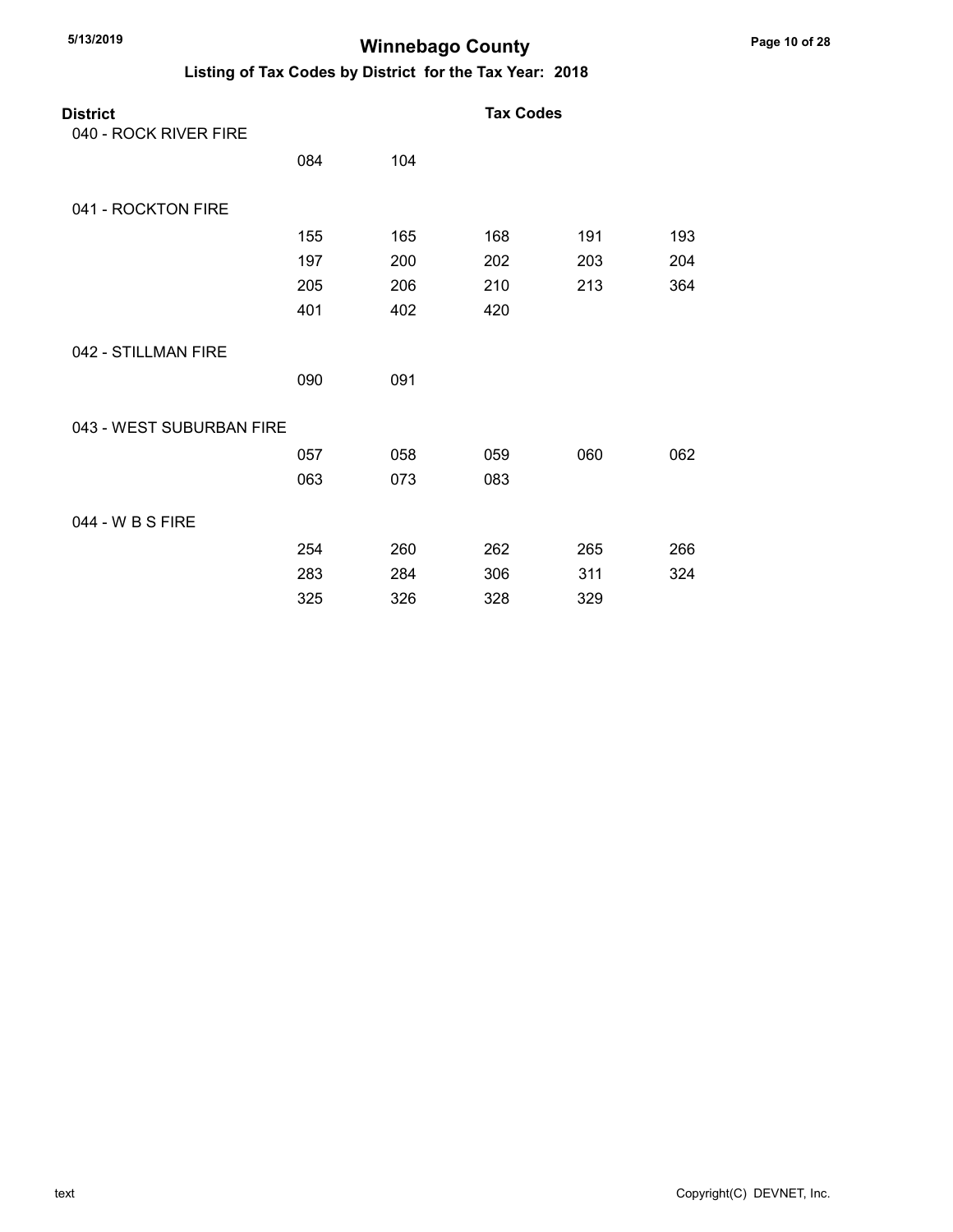| <b>District</b>               |     |     | <b>Tax Codes</b> |     |     |
|-------------------------------|-----|-----|------------------|-----|-----|
| 046 - ROCKFORD PARK DISTRICT  |     |     |                  |     |     |
|                               | 001 | 002 | 003              | 005 | 006 |
|                               | 007 | 008 | 010              | 013 | 014 |
|                               | 016 | 017 | 018              | 019 | 020 |
|                               | 021 | 026 | 030              | 031 | 035 |
|                               | 036 | 038 | 040              | 042 | 044 |
|                               | 046 | 047 | 048              | 050 | 051 |
|                               | 052 | 053 | 056              | 057 | 058 |
|                               | 059 | 060 | 061              | 062 | 063 |
|                               | 064 | 066 | 069              | 070 | 071 |
|                               | 073 | 076 | 077              | 078 | 082 |
|                               | 083 | 084 | 085              | 086 | 096 |
|                               | 099 | 104 | 113              | 117 | 124 |
|                               | 125 | 126 | 127              | 128 | 129 |
|                               | 142 | 146 | 147              | 150 | 151 |
|                               | 152 | 154 | 158              | 159 | 171 |
|                               | 172 | 223 | 226              | 343 | 370 |
|                               | 372 | 374 | 378              | 380 | 381 |
|                               | 382 | 383 | 385              | 386 | 391 |
|                               | 392 | 400 | 403              | 404 | 405 |
|                               | 406 | 407 | 409              | 410 | 411 |
|                               | 412 | 417 | 418              | 419 | 421 |
|                               | 422 | 423 | 424              | 426 | 427 |
|                               | 428 | 442 | 444              | 448 | 450 |
|                               | 451 | 453 | 454              | 455 | 456 |
|                               | 460 |     |                  |     |     |
| 047 - SUMNER PARK             |     |     |                  |     |     |
|                               | 281 | 282 | 283              | 284 | 286 |
|                               | 306 | 308 | 309              | 312 | 425 |
|                               |     |     |                  |     |     |
| 048 - WINNEBAGO PARK DISTRICT |     |     |                  |     |     |
|                               | 315 | 324 | 325              | 326 | 327 |
|                               | 328 | 329 |                  |     |     |
| 049 - SEWARD PARK DISTRICT    |     |     |                  |     |     |
|                               | 305 | 310 | 311              | 313 | 314 |
| 050 - DURAND SANITARY         |     |     |                  |     |     |
|                               | 228 | 233 | 234              |     |     |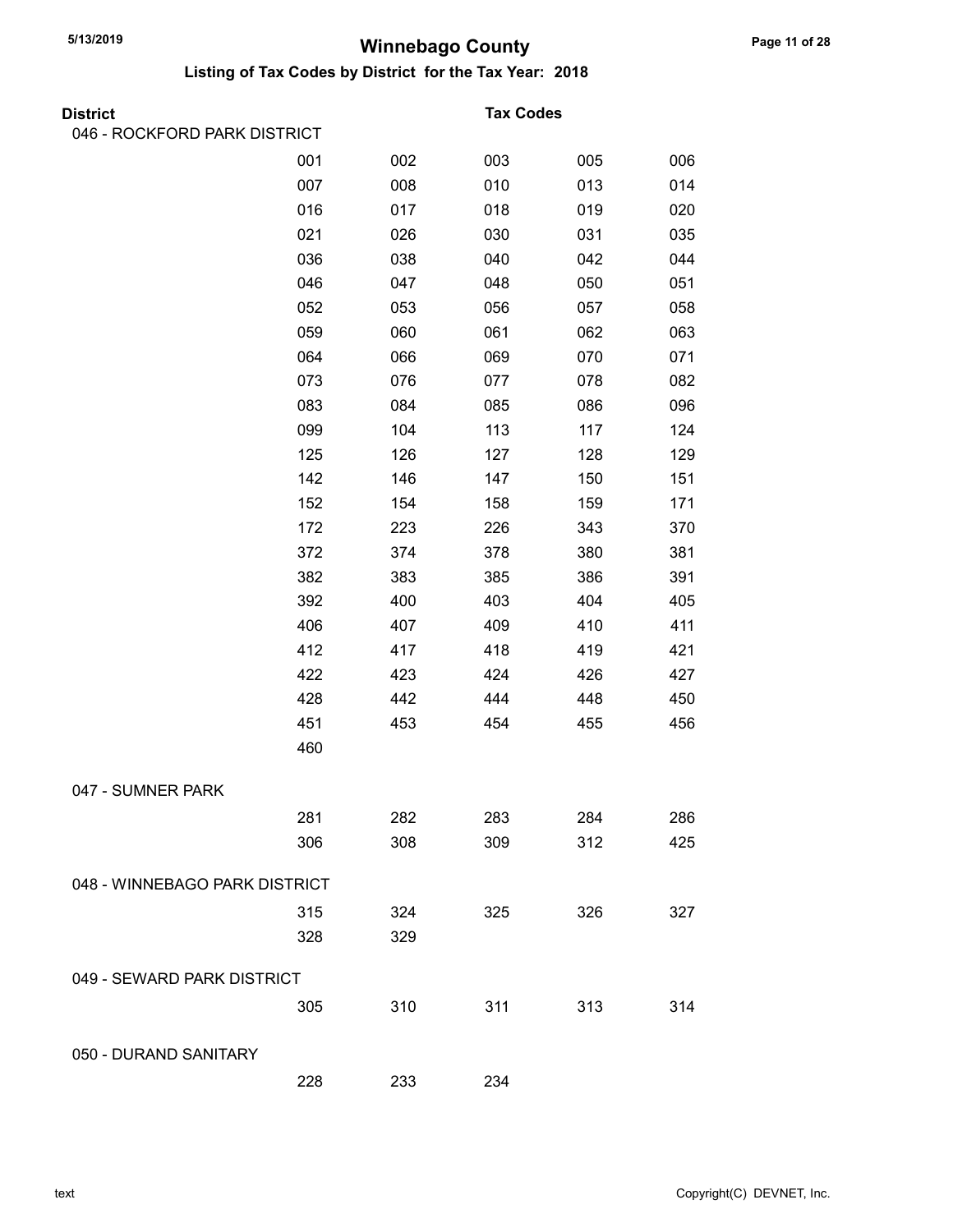| <b>District</b>             |     |     | <b>Tax Codes</b> |     |     |  |
|-----------------------------|-----|-----|------------------|-----|-----|--|
| 051 - ROCK RIVER WATER REC  |     |     |                  |     |     |  |
|                             | 001 | 002 | 006              | 008 | 010 |  |
|                             | 013 | 014 | 016              | 017 | 018 |  |
|                             | 021 | 026 | 030              | 038 | 042 |  |
|                             | 045 | 047 | 048              | 049 | 050 |  |
|                             | 053 | 056 | 057              | 059 | 061 |  |
|                             | 062 | 066 | 068              | 069 | 070 |  |
|                             | 077 | 078 | 082              | 083 | 085 |  |
|                             | 086 | 104 | 109              | 110 | 111 |  |
|                             | 112 | 113 | 117              | 118 | 119 |  |
|                             | 123 | 124 | 126              | 127 | 133 |  |
|                             | 143 | 144 | 146              | 147 | 148 |  |
|                             | 151 | 152 | 153              | 158 | 160 |  |
|                             | 170 | 171 | 172              | 187 | 188 |  |
|                             | 189 | 194 | 196              | 199 | 200 |  |
|                             | 206 | 207 | 208              | 209 | 223 |  |
|                             | 226 | 328 | 329              | 343 | 361 |  |
|                             | 365 | 369 | 372              | 373 | 378 |  |
|                             | 381 | 385 | 391              | 392 | 400 |  |
|                             | 403 | 404 | 405              | 406 | 407 |  |
|                             | 409 | 410 | 412              | 414 | 416 |  |
|                             | 417 | 418 | 419              | 421 | 422 |  |
|                             | 423 | 424 | 426              | 428 | 430 |  |
|                             | 431 | 433 | 434              | 435 | 442 |  |
|                             | 444 | 448 | 450              | 451 | 455 |  |
|                             | 456 | 460 |                  |     |     |  |
|                             |     |     |                  |     |     |  |
| 052 - PRESTON & CENTRAL TIF |     |     |                  |     |     |  |
|                             | 126 |     |                  |     |     |  |
|                             |     |     |                  |     |     |  |
| 053 - SEWARD SANITARY       |     |     |                  |     |     |  |
|                             | 314 |     |                  |     |     |  |
|                             |     |     |                  |     |     |  |
| 054 - CHERRY VALLEY LIBRARY |     |     |                  |     |     |  |
|                             | 003 | 017 | 072              | 095 | 096 |  |
|                             | 110 | 113 | 114              | 119 | 120 |  |
|                             | 122 | 124 | 125              | 129 | 366 |  |
|                             | 367 | 370 | 372              | 374 | 378 |  |
|                             | 386 | 393 | 394              | 396 | 438 |  |
|                             | 439 | 440 | 441              | 452 |     |  |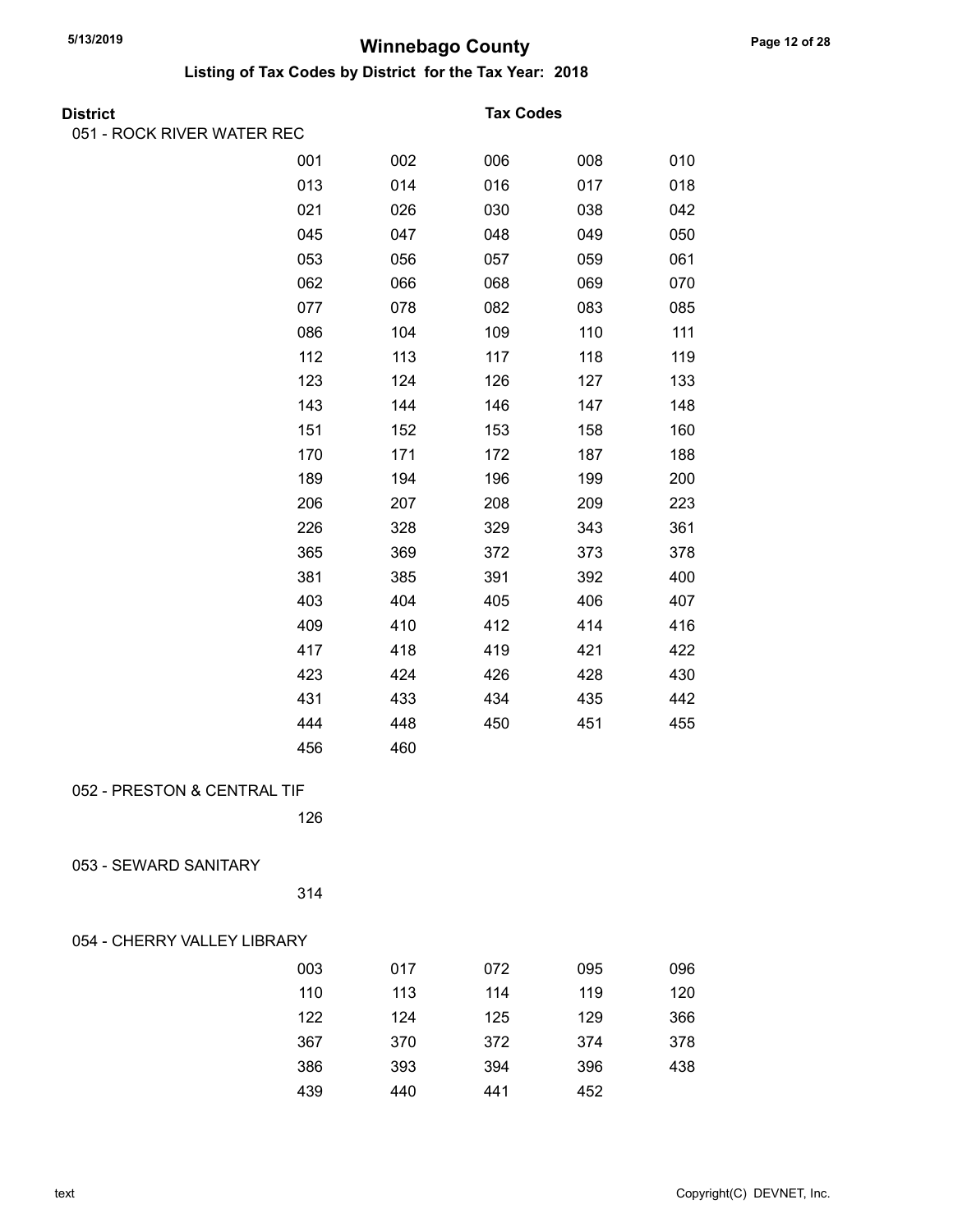| <b>District</b>              |     |     | <b>Tax Codes</b> |     |     |
|------------------------------|-----|-----|------------------|-----|-----|
| 055 - NORTH SUBURBAN LIBRARY |     |     |                  |     |     |
|                              | 002 | 006 | 007              | 008 | 010 |
|                              | 012 | 020 | 026              | 035 | 040 |
|                              | 042 | 044 | 045              | 049 | 061 |
|                              | 068 | 070 | 076              | 108 | 109 |
|                              | 118 | 130 | 133              | 134 | 135 |
|                              | 136 | 137 | 139              | 141 | 142 |
|                              | 143 | 144 | 145              | 147 | 149 |
|                              | 151 | 152 | 153              | 158 | 159 |
|                              | 160 | 163 | 164              | 169 | 176 |
|                              | 178 | 179 | 180              | 181 | 184 |
|                              | 185 | 187 | 188              | 189 | 192 |
|                              | 194 | 198 | 199              | 200 | 208 |
|                              | 209 | 358 | 359              | 365 | 368 |
|                              | 369 | 409 | 413              | 414 | 416 |
|                              | 426 | 427 | 428              | 429 | 430 |
|                              | 431 | 432 | 433              | 434 | 435 |
|                              | 442 | 443 | 444              | 447 | 448 |
|                              | 454 | 456 |                  |     |     |
| 056 - PECATONICA LIBRARY     |     |     |                  |     |     |
|                              | 231 | 232 | 265              | 266 | 267 |
|                              | 268 | 281 | 282              | 283 | 284 |
|                              | 286 | 305 | 309              | 312 | 425 |
| 057 - TALCOTT FREE LIBRARY   |     |     |                  |     |     |
|                              | 191 | 193 | 197              | 202 | 203 |
|                              | 204 | 205 | 206              | 401 | 402 |
|                              | 420 |     |                  |     |     |
| 058 - WINNEBAGO LIBRARY      |     |     |                  |     |     |
|                              | 052 | 063 | 069              | 071 | 073 |
|                              | 162 | 248 | 254              | 260 | 263 |
|                              | 306 | 308 | 310              | 311 | 313 |
|                              | 314 | 324 | 325              | 326 | 328 |
|                              | 329 | 363 |                  |     |     |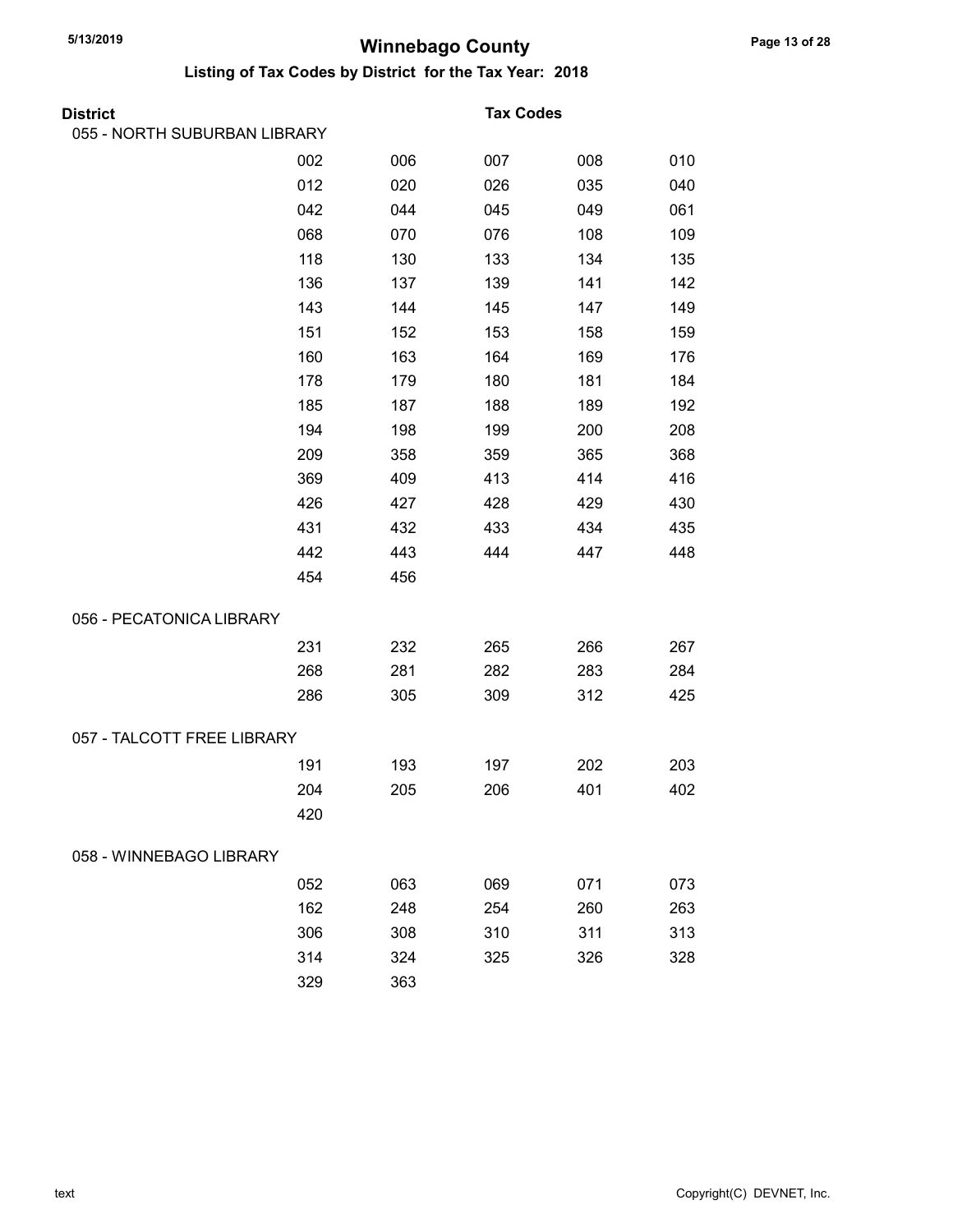| District                    |     |     | <b>Tax Codes</b> |     |     |
|-----------------------------|-----|-----|------------------|-----|-----|
| 059 - ROCKFORD CITY LIBRARY |     |     |                  |     |     |
|                             | 001 | 014 | 021              | 036 | 038 |
|                             | 046 | 047 | 048              | 056 | 082 |
|                             | 085 | 086 | 112              | 116 | 117 |
|                             | 123 | 126 | 127              | 131 | 146 |
|                             | 154 | 157 | 172              | 223 | 226 |
|                             | 258 | 259 | 315              | 327 | 361 |
|                             | 381 | 382 | 383              | 391 | 392 |
|                             | 400 | 403 | 404              | 405 | 406 |
|                             | 407 | 410 | 411              | 412 | 417 |
|                             | 418 | 419 | 421              | 422 | 423 |
|                             | 424 | 450 | 451              | 453 | 455 |
|                             | 460 |     |                  |     |     |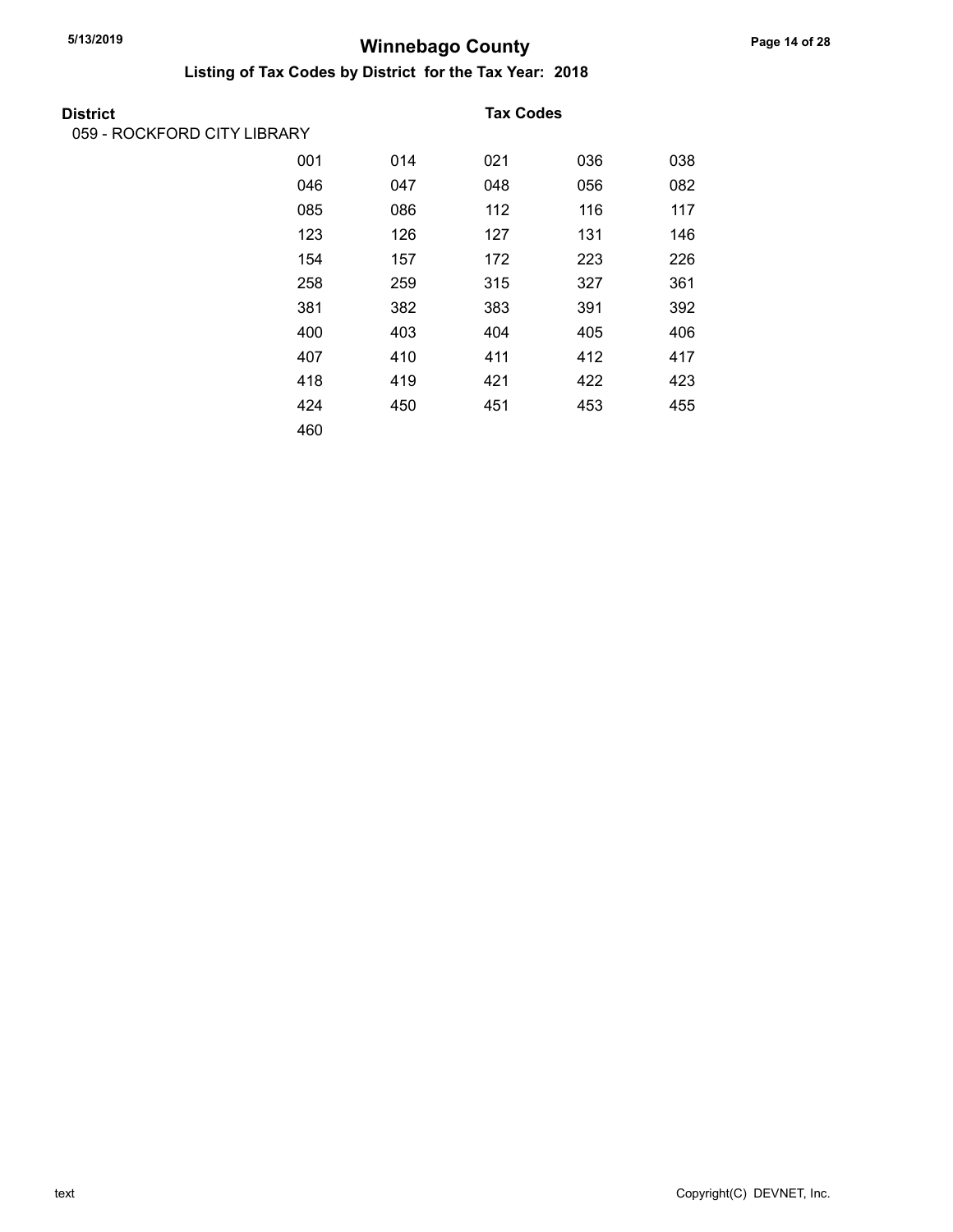417 418 419 421 422 423 424 426 427 428 429 430 431 432 433 434 435 438 439 440 441 442 443 444 448 450 451 452 453 454

455 456 460

|                            | $\mathbf{u}$<br>~y |     |                  |     |     |
|----------------------------|--------------------|-----|------------------|-----|-----|
| <b>District</b>            |                    |     | <b>Tax Codes</b> |     |     |
| 060 - GREATER RKFD AIRPORT |                    |     |                  |     |     |
|                            | 001                | 002 | 003              | 005 | 006 |
|                            | 007                | 008 | 010              | 012 | 013 |
|                            | 014                | 016 | 017              | 018 | 019 |
|                            | 020                | 021 | 026              | 030 | 031 |
|                            | 035                | 036 | 038              | 040 | 042 |
|                            | 044                | 045 | 047              | 048 | 049 |
|                            | 050                | 051 | 052              | 053 | 056 |
|                            | 057                | 058 | 059              | 060 | 061 |
|                            | 062                | 063 | 064              | 066 | 069 |
|                            | 070                | 071 | 072              | 073 | 076 |
|                            | 077                | 078 | 082              | 083 | 084 |
|                            | 085                | 090 | 091              | 092 | 093 |
|                            | 095                | 096 | 099              | 104 | 108 |
|                            | 109                | 110 | 111              | 112 | 113 |
|                            | 114                | 115 | 116              | 117 | 118 |
|                            | 119                | 120 | 122              | 123 | 124 |
|                            | 125                | 126 | 127              | 128 | 129 |
|                            | 130                | 131 | 133              | 134 | 135 |
|                            | 136                | 137 | 139              | 140 | 141 |
|                            | 142                | 143 | 144              | 145 | 146 |
|                            | 147                | 149 | 150              | 151 | 152 |
|                            | 153                | 154 | 155              | 156 | 157 |
|                            | 158                | 159 | 160              | 161 | 162 |
|                            | 163                | 164 | 165              | 168 | 169 |
|                            | 170                | 171 | 194              | 200 | 208 |
|                            | 223                | 226 | 343              | 351 | 358 |
|                            | 359                | 361 | 365              | 368 | 369 |
|                            | 370                | 372 | 373              | 374 | 378 |
|                            | 379                | 380 | 381              | 382 | 383 |
|                            | 385                | 386 | 391              | 392 | 393 |
|                            | 394                | 397 | 400              | 403 | 404 |
|                            | 405                | 406 | 407              | 409 | 410 |
|                            | 411                | 412 | 413              | 414 | 416 |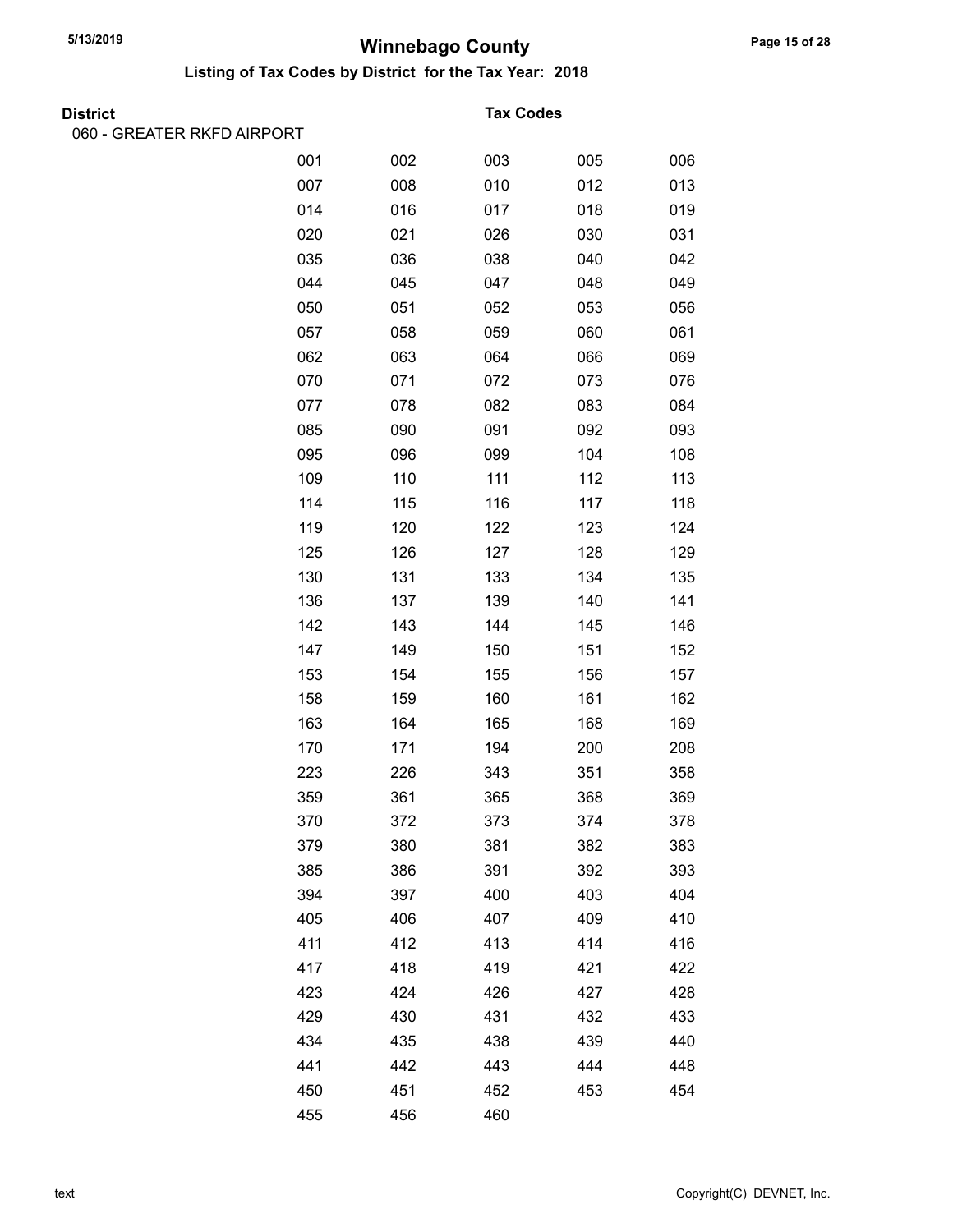| 5/13/2019<br><b>Winnebago County</b> |                                                         |     |                  |     |     |
|--------------------------------------|---------------------------------------------------------|-----|------------------|-----|-----|
|                                      | Listing of Tax Codes by District for the Tax Year: 2018 |     |                  |     |     |
| <b>District</b>                      |                                                         |     | <b>Tax Codes</b> |     |     |
| 061 - SOUTH BELOIT CITY LIBRARY      |                                                         |     |                  |     |     |
|                                      | 175                                                     | 177 | 190              | 201 | 290 |
|                                      | 347                                                     | 348 | 457              | 458 | 459 |
| 062 - RKFD - WINN DRAINAGE           |                                                         |     |                  |     |     |
|                                      | 060                                                     | 062 | 073              | 254 | 315 |
|                                      | 324                                                     |     |                  |     |     |
| 063 - WESTSIDE TIF #2                |                                                         |     |                  |     |     |
|                                      | 082                                                     |     |                  |     |     |
| 064 - LINCOLN-ACRES STREET LIGHT     |                                                         |     |                  |     |     |
|                                      | 083                                                     |     |                  |     |     |
|                                      |                                                         |     |                  |     |     |
| 065 - WASHINGTON PARK STREET LIGHT   |                                                         |     |                  |     |     |
|                                      | 059                                                     |     |                  |     |     |
|                                      |                                                         |     |                  |     |     |
| 066 - EAST STATE & ALPINE TIF        |                                                         |     |                  |     |     |
|                                      | 117                                                     |     |                  |     |     |
| 067 - WEST STATE & CENTRAL TIF       |                                                         |     |                  |     |     |
|                                      | 085                                                     |     |                  |     |     |
| 068 - WEST STATE & KILBURN TIF       |                                                         |     |                  |     |     |
|                                      |                                                         |     |                  |     |     |
|                                      | 226                                                     |     |                  |     |     |
| 070 - HARLEM SCHOOL DIST 122         |                                                         |     |                  |     |     |
|                                      | 002                                                     | 006 | 007              | 010 | 019 |
|                                      | 021                                                     | 035 | 049              | 118 | 133 |
|                                      | 134                                                     | 137 | 139              | 141 | 142 |
|                                      | 143                                                     | 144 | 147              | 149 | 151 |
|                                      | 152                                                     | 153 | 158              | 160 | 163 |
|                                      | 164                                                     | 409 | 413              | 414 | 416 |
|                                      | 433                                                     | 434 | 435              | 442 | 456 |
| 071 - KINNIKINNICK SD #131           |                                                         |     |                  |     |     |
|                                      | 136                                                     | 181 | 185              | 187 | 189 |
|                                      | 198                                                     | 199 | 203              | 204 | 205 |
|                                      | 206                                                     | 447 |                  |     |     |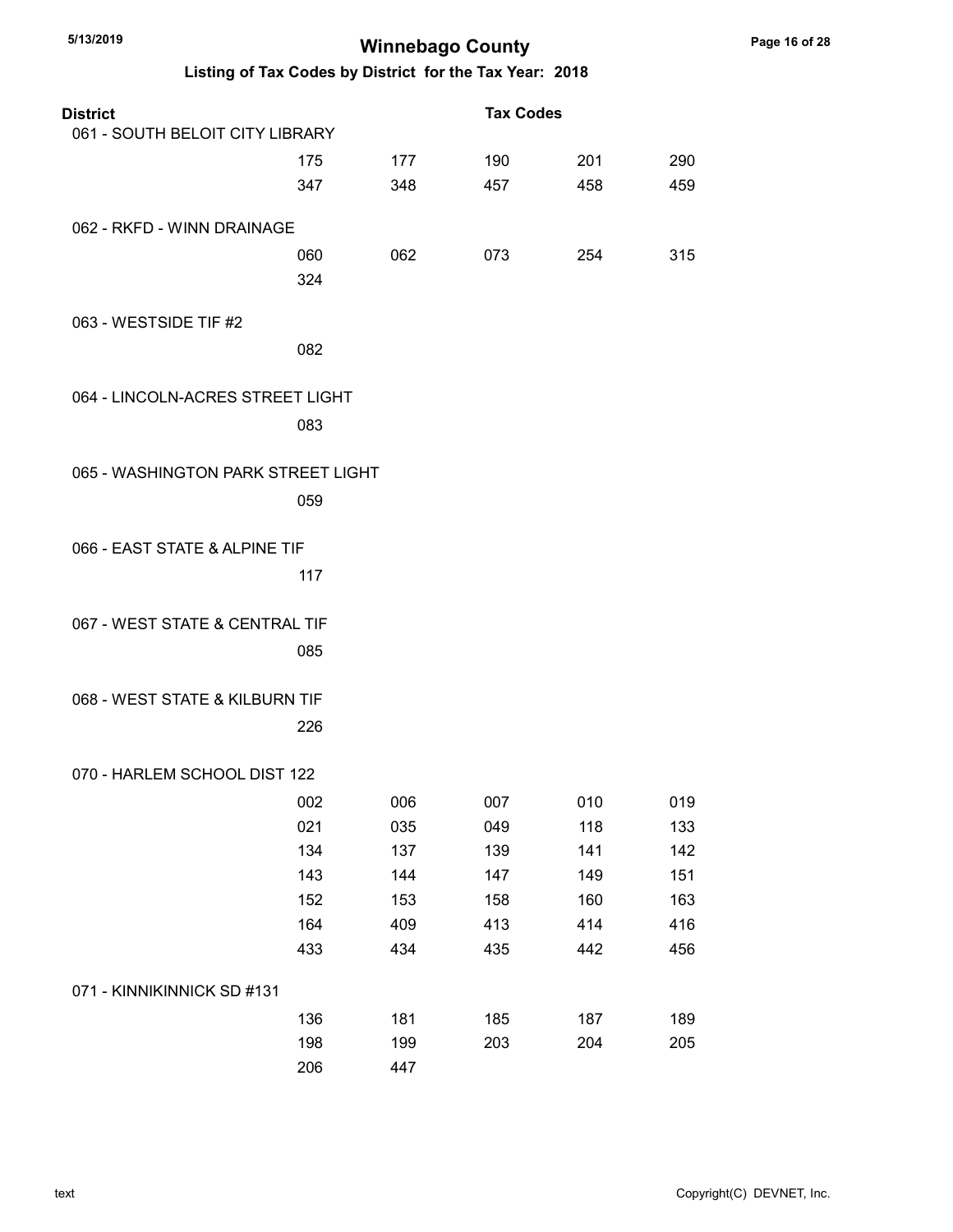#### Listing of Tax Codes by District for the Tax Year: 2018

| District<br>072 - PRAIRIE HILL SCHOOL DIST 133 |            |     | <b>Tax Codes</b> |     |     |
|------------------------------------------------|------------|-----|------------------|-----|-----|
|                                                | 068<br>192 | 175 | 176              | 180 | 188 |
| 073 - SHIRLAND SCHOOL DIST 134                 |            |     |                  |     |     |
|                                                | 193        | 210 | 211              | 212 | 213 |
|                                                | 214        |     |                  |     |     |
| 074 - ROCKTON SCHOOL DIST 140                  |            |     |                  |     |     |
|                                                | 161        | 165 | 168              | 182 | 183 |
|                                                | 196        | 197 | 200              | 201 | 202 |
|                                                | 207        | 209 | 247              | 362 | 364 |
|                                                | 401        | 402 | 420              |     |     |
|                                                |            |     |                  |     |     |

075 - NORTH BOONE SD #200

184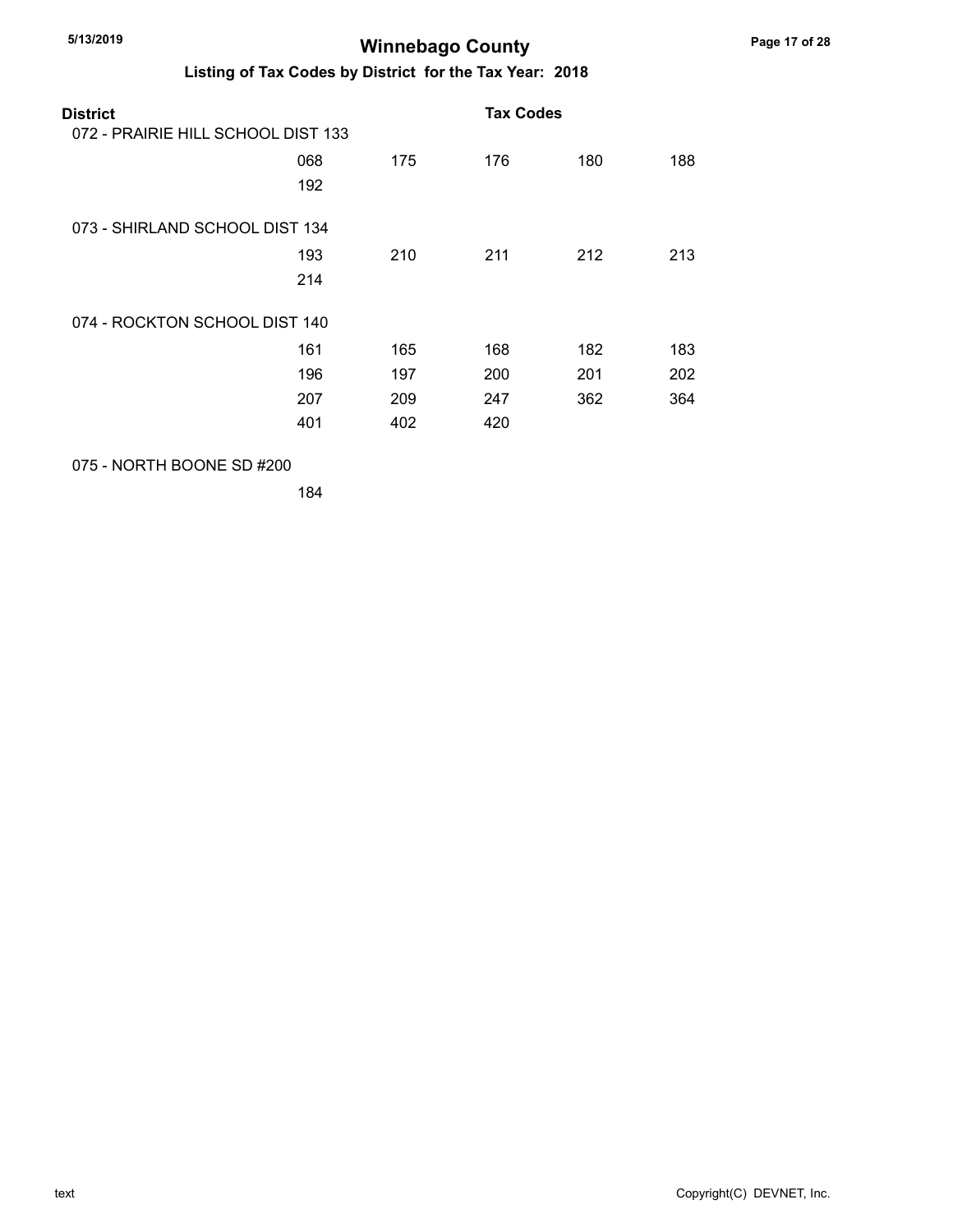Listing of Tax Codes by District for the Tax Year: 2018

| District |  |
|----------|--|

076 - ROCKFORD SCHOOL DIST 205

#### **Tax Codes**

| 001 | 003 | 005 | 008 | 012 |
|-----|-----|-----|-----|-----|
| 013 | 014 | 016 | 017 | 018 |
| 020 | 026 | 030 | 031 | 036 |
| 038 | 040 | 042 | 044 | 045 |
| 046 | 047 | 048 | 050 | 051 |
| 053 | 056 | 057 | 058 | 059 |
| 060 | 061 | 062 | 064 | 066 |
| 070 | 072 | 076 | 077 | 078 |
| 082 | 083 | 084 | 085 | 086 |
| 090 | 092 | 095 | 096 | 099 |
| 104 | 108 | 109 | 110 | 111 |
| 112 | 113 | 114 | 115 | 116 |
| 117 | 119 | 120 | 123 | 124 |
| 125 | 126 | 127 | 128 | 129 |
| 130 | 131 | 135 | 140 | 145 |
| 146 | 148 | 150 | 154 | 155 |
| 156 | 157 | 159 | 167 | 169 |
| 170 | 171 | 172 | 194 | 208 |
| 223 | 226 | 343 | 358 | 359 |
| 360 | 361 | 365 | 366 | 368 |
| 369 | 370 | 372 | 373 | 374 |
| 378 | 379 | 380 | 383 | 385 |
| 386 | 391 | 392 | 393 | 394 |
| 396 | 397 | 400 | 403 | 404 |
| 405 | 406 | 407 | 410 | 411 |
| 412 | 417 | 418 | 419 | 421 |
| 422 | 423 | 424 | 426 | 427 |
| 428 | 429 | 430 | 431 | 432 |
| 438 | 439 | 440 | 441 | 443 |
| 444 | 448 | 450 | 451 | 452 |
| 454 | 455 | 460 |     |     |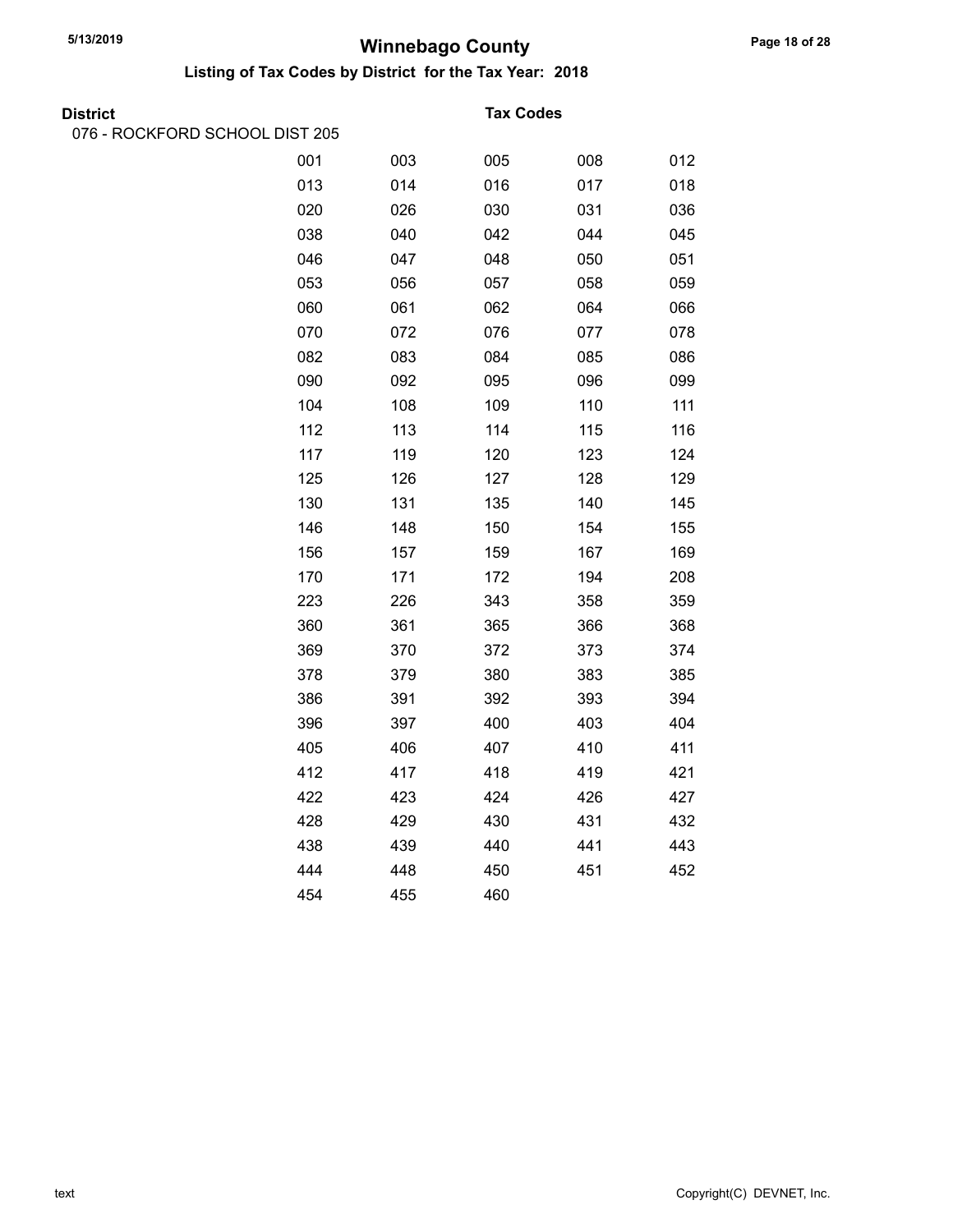| <b>District</b>                |     |     | <b>Tax Codes</b> |     |     |
|--------------------------------|-----|-----|------------------|-----|-----|
| 077 - HONONEGAH HIGH SD #207   |     |     |                  |     |     |
|                                | 068 | 136 | 161              | 165 | 168 |
|                                | 175 | 176 | 180              | 181 | 182 |
|                                | 183 | 185 | 187              | 188 | 189 |
|                                | 192 | 193 | 196              | 197 | 198 |
|                                | 199 | 200 | 201              | 202 | 203 |
|                                | 204 | 205 | 206              | 207 | 209 |
|                                | 210 | 211 | 212              | 213 | 214 |
|                                | 247 | 362 | 364              | 401 | 402 |
|                                | 420 | 447 |                  |     |     |
| 078 - MERIDIAN SCHOOL DIST 223 |     |     |                  |     |     |
|                                | 091 | 093 | 351              | 453 |     |
| 079 - SOUTH BELOIT SD #320     |     |     |                  |     |     |
|                                | 177 | 178 | 179              | 190 | 191 |
|                                | 290 | 347 | 348              | 457 | 458 |
|                                | 459 |     |                  |     |     |
| 080 - PECATONICA UNIT SD #321  |     |     |                  |     |     |
|                                | 232 | 259 | 266              | 268 | 281 |
|                                | 284 | 286 | 305              | 309 | 425 |
| 081 - DURAND UNIT SD #322      |     |     |                  |     |     |
|                                | 220 | 228 | 229              | 230 | 231 |
|                                | 233 | 234 | 246              |     |     |
| 082 - WINNEBAGO UNIT SD #323   |     |     |                  |     |     |
|                                | 052 | 063 | 069              | 071 | 073 |
|                                | 162 | 248 | 254              | 258 | 260 |
|                                | 262 | 263 | 265              | 267 | 282 |
|                                | 283 | 306 | 308              | 310 | 311 |
|                                | 312 | 313 | 314              | 315 | 324 |
|                                | 325 | 326 | 327              | 328 | 329 |
|                                | 363 | 381 | 382              |     |     |
| 083 - HIAWATHA SCHOOL DIST 426 |     |     |                  |     |     |
|                                | 122 | 367 |                  |     |     |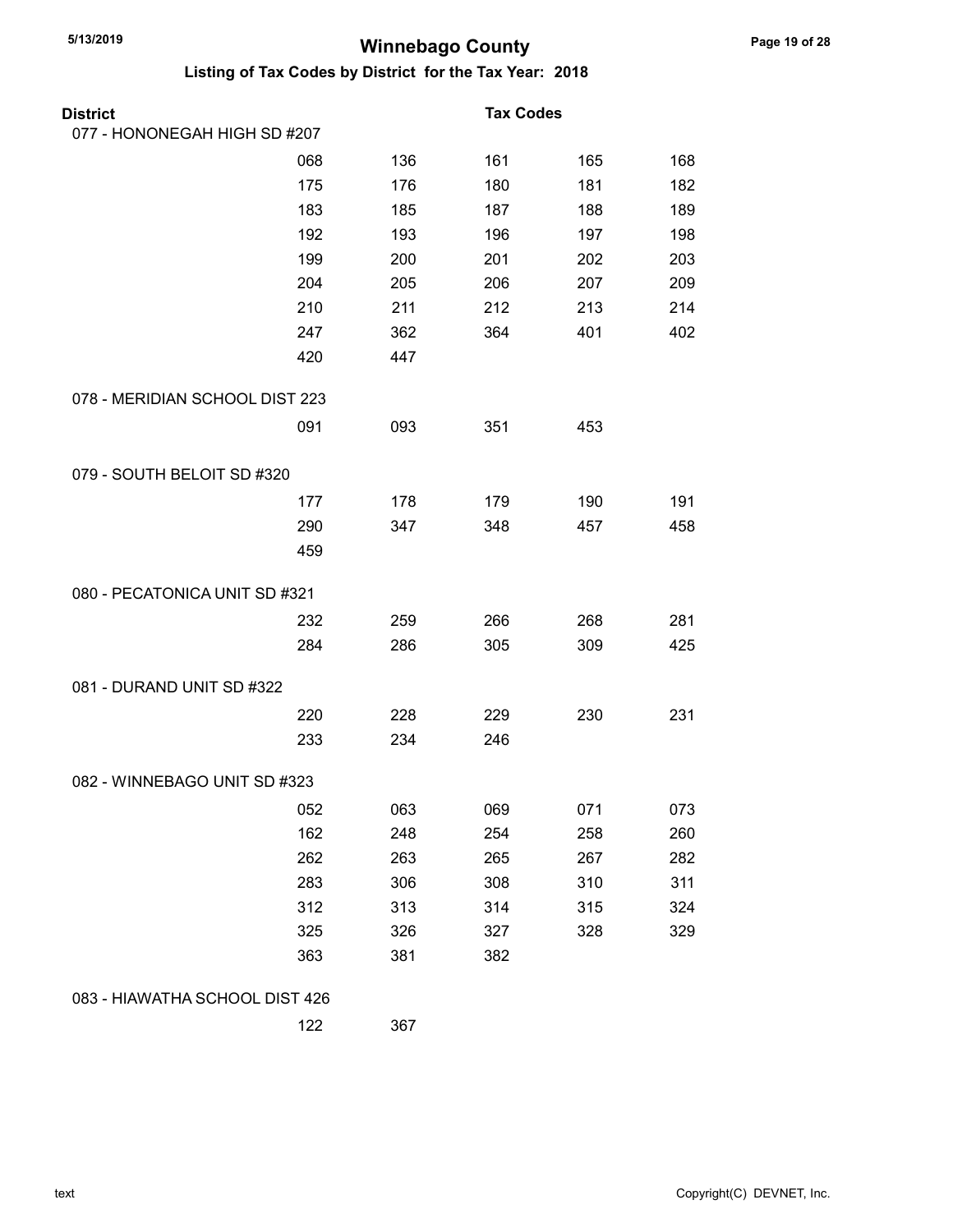| <b>District</b>             |     |     | <b>Tax Codes</b> |     |     |
|-----------------------------|-----|-----|------------------|-----|-----|
| 084 - COMMUNITY COLLEGE 511 |     |     |                  |     |     |
|                             | 001 | 002 | 003              | 005 | 006 |
|                             | 007 | 008 | 010              | 012 | 013 |
|                             | 014 | 016 | 017              | 018 | 019 |
|                             | 020 | 021 | 026              | 030 | 031 |
|                             | 035 | 036 | 038              | 040 | 042 |
|                             | 044 | 045 | 046              | 047 | 048 |
|                             | 049 | 050 | 051              | 052 | 053 |
|                             | 056 | 057 | 058              | 059 | 060 |
|                             | 061 | 062 | 063              | 064 | 066 |
|                             | 068 | 069 | 070              | 071 | 072 |
|                             | 073 | 076 | 077              | 078 | 082 |
|                             | 083 | 084 | 085              | 086 | 090 |
|                             | 091 | 092 | 093              | 095 | 096 |
|                             | 099 | 104 | 108              | 109 | 110 |
|                             | 111 | 112 | 113              | 114 | 115 |
|                             | 116 | 117 | 118              | 119 | 120 |
|                             | 123 | 124 | 125              | 126 | 127 |
|                             | 128 | 129 | 130              | 131 | 133 |
|                             | 134 | 135 | 136              | 137 | 139 |
|                             | 140 | 141 | 142              | 143 | 144 |
|                             | 145 | 146 | 147              | 148 | 149 |
|                             | 150 | 151 | 152              | 153 | 154 |
|                             | 155 | 156 | 157              | 158 | 159 |
|                             | 160 | 161 | 162              | 163 | 164 |
|                             | 165 | 167 | 168              | 169 | 170 |
|                             | 171 | 172 | 175              | 176 | 177 |
|                             | 178 | 179 | 180              | 181 | 182 |
|                             | 183 | 184 | 185              | 187 | 188 |
|                             | 189 | 190 | 191              | 192 | 193 |
|                             | 194 | 196 | 197              | 198 | 199 |
|                             | 200 | 201 | 202              | 203 | 204 |
|                             | 205 | 206 | 207              | 208 | 209 |
|                             | 210 | 211 | 212              | 213 | 214 |
|                             | 220 | 223 | 226              | 228 | 229 |
|                             | 230 | 231 | 232              | 233 | 234 |
|                             | 246 | 247 | 248              | 254 | 258 |
|                             | 259 | 260 | 262              | 263 | 265 |
|                             | 266 | 267 | 268              | 281 | 282 |
|                             | 283 | 284 | 286              | 290 | 305 |
|                             | 306 | 308 | 309              | 310 | 311 |
|                             | 312 | 313 | 314              | 315 | 324 |
|                             | 325 | 326 | 327              | 328 | 329 |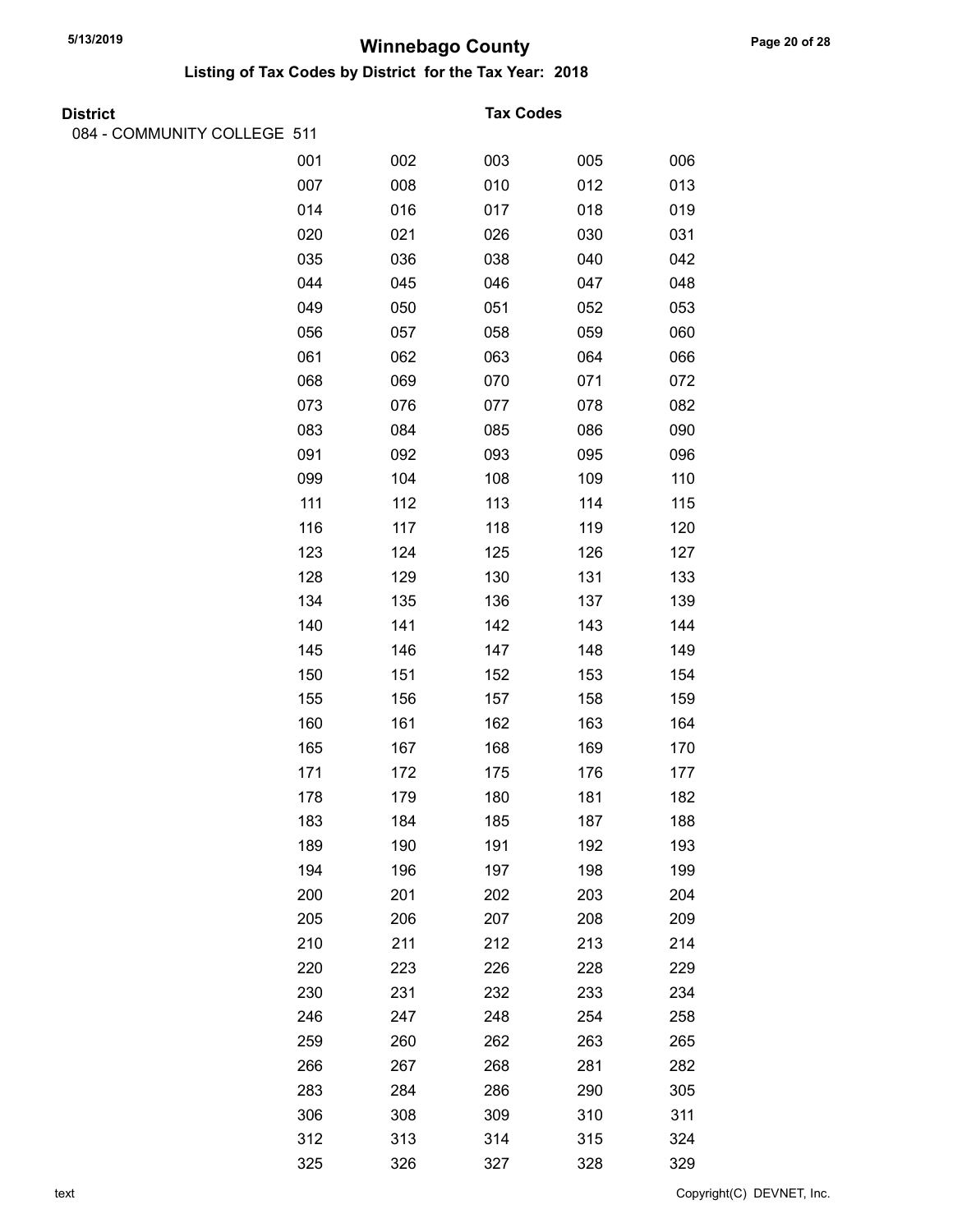| <b>District</b>               |     |     | <b>Tax Codes</b> |     |     |
|-------------------------------|-----|-----|------------------|-----|-----|
|                               | 343 | 347 | 348              | 351 | 358 |
|                               | 359 | 360 | 361              | 362 | 363 |
|                               | 364 | 365 | 366              | 368 | 369 |
|                               | 370 | 372 | 373              | 374 | 378 |
|                               | 379 | 380 | 381              | 382 | 383 |
|                               | 385 | 386 | 391              | 392 | 393 |
|                               | 394 | 396 | 397              | 400 | 401 |
|                               | 402 | 403 | 404              | 405 | 406 |
|                               | 407 | 409 | 410              | 411 | 412 |
|                               | 413 | 414 | 416              | 417 | 418 |
|                               | 419 | 420 | 421              | 422 | 423 |
|                               | 424 | 425 | 426              | 427 | 428 |
|                               | 429 | 430 | 431              | 432 | 433 |
|                               | 434 | 435 | 438              | 439 | 440 |
|                               | 441 | 442 | 443              | 444 | 447 |
|                               | 448 | 450 | 451              | 452 | 453 |
|                               | 454 | 455 | 456              | 457 | 458 |
|                               | 459 | 460 |                  |     |     |
| 085 - COMMUNITY COLLEGE 523   |     |     |                  |     |     |
|                               | 122 | 367 |                  |     |     |
|                               |     |     |                  |     |     |
| 088 - NORTH MAIN & AUBURN TIF |     |     |                  |     |     |
|                               | 086 |     |                  |     |     |
|                               |     |     |                  |     |     |
| 089 - JACKSON SCHOOL TIF      |     |     |                  |     |     |
|                               | 223 |     |                  |     |     |
|                               |     |     |                  |     |     |
| 093 - NORTH MAIN TIF          |     |     |                  |     |     |
|                               | 391 |     |                  |     |     |
|                               |     |     |                  |     |     |
| 094 - GLOBAL TRADE TIF #1     |     |     |                  |     |     |
|                               | 392 |     |                  |     |     |
|                               |     |     |                  |     |     |
| 098 - MACHESNEY PARK TIF      |     |     |                  |     |     |
|                               | 118 | 141 |                  |     |     |
|                               |     |     |                  |     |     |
| 101 - BU/HA/SH MULTI TOWNSHIP |     |     |                  |     |     |
|                               | 213 | 214 | 246              | 247 | 248 |
|                               | 254 | 258 | 259              | 260 | 262 |
|                               | 263 | 265 | 266              | 267 | 268 |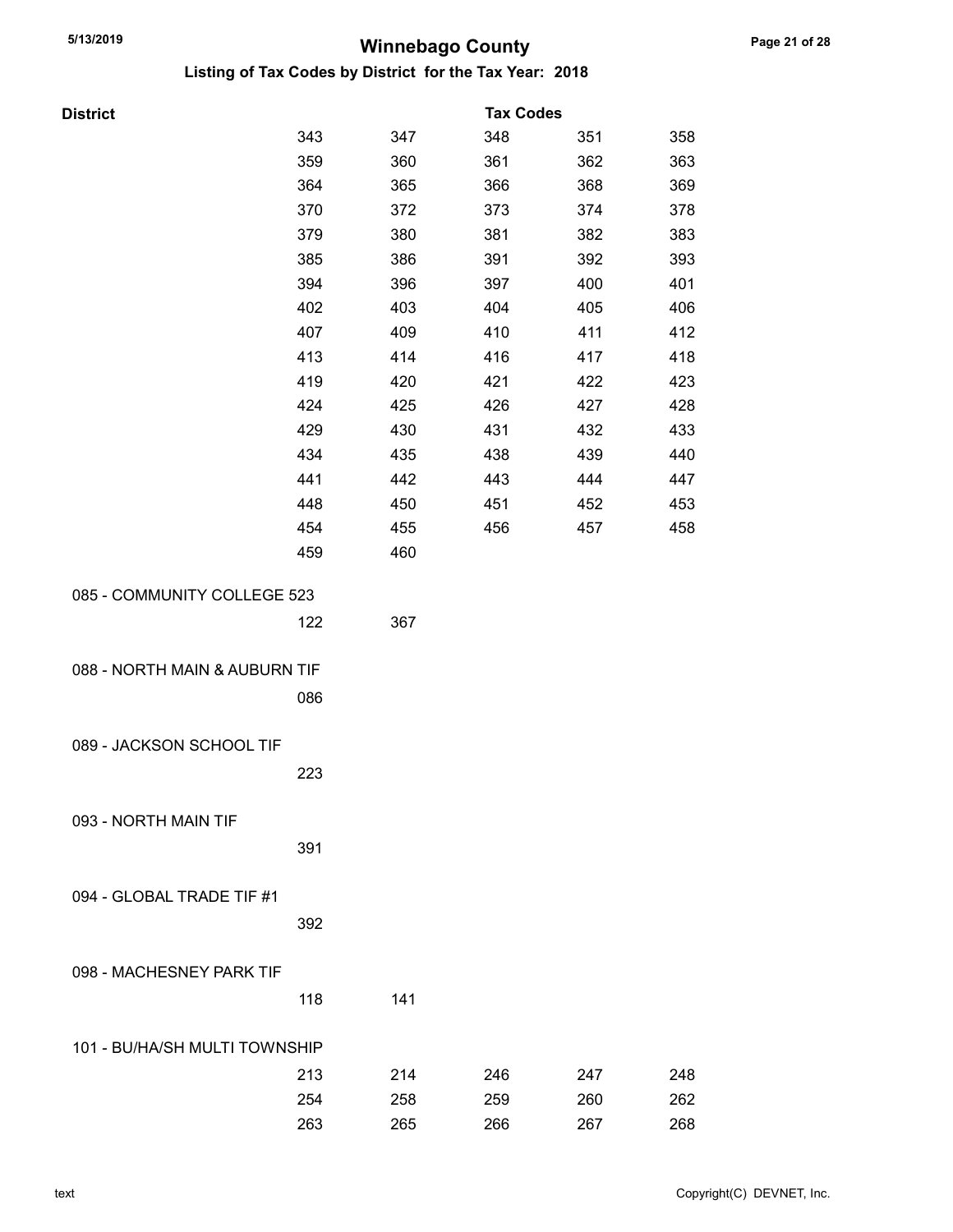| <b>District</b>               |     |            | <b>Tax Codes</b> |     |     |
|-------------------------------|-----|------------|------------------|-----|-----|
| 102 - DU/LA MULTI TOWNSHIP    |     |            |                  |     |     |
|                               | 220 | 228        | 229              | 230 | 231 |
|                               | 232 | 233        | 234              |     |     |
|                               |     |            |                  |     |     |
| 104 - SOUTH ROCKFORD TIF      |     |            |                  |     |     |
|                               | 014 |            |                  |     |     |
| 105 - LINCOLNWOOD TIF         |     |            |                  |     |     |
|                               | 047 |            |                  |     |     |
|                               |     |            |                  |     |     |
| 106 - DURAND VILLAGE TIF      |     |            |                  |     |     |
|                               | 228 |            |                  |     |     |
|                               |     |            |                  |     |     |
| 107 - SPRINGFIELD CORNERS TIF |     |            |                  |     |     |
|                               | 048 |            |                  |     |     |
|                               |     |            |                  |     |     |
| 109 - COUNTRY OAKS SSA        |     |            |                  |     |     |
|                               | 056 |            |                  |     |     |
|                               |     |            |                  |     |     |
| 110 - BURRITT TWSP ROAD       |     |            |                  |     |     |
|                               | 254 | 258        | 259              | 260 | 262 |
|                               | 263 | 265        | 266              | 267 | 268 |
| 111 - CHERRY VALLEY TWSP ROAD |     |            |                  |     |     |
|                               | 110 | 111        | 112              | 113 | 114 |
|                               | 115 | 116        | 119              | 120 | 122 |
|                               | 124 | 125        | 127              | 128 | 129 |
|                               | 343 | 366        | 367              | 383 | 386 |
|                               | 396 | 440        |                  |     |     |
| 112 - DURAND TWSP ROAD        |     |            |                  |     |     |
|                               | 228 |            | 230              |     |     |
|                               | 233 | 229<br>234 |                  | 231 | 232 |
|                               |     |            |                  |     |     |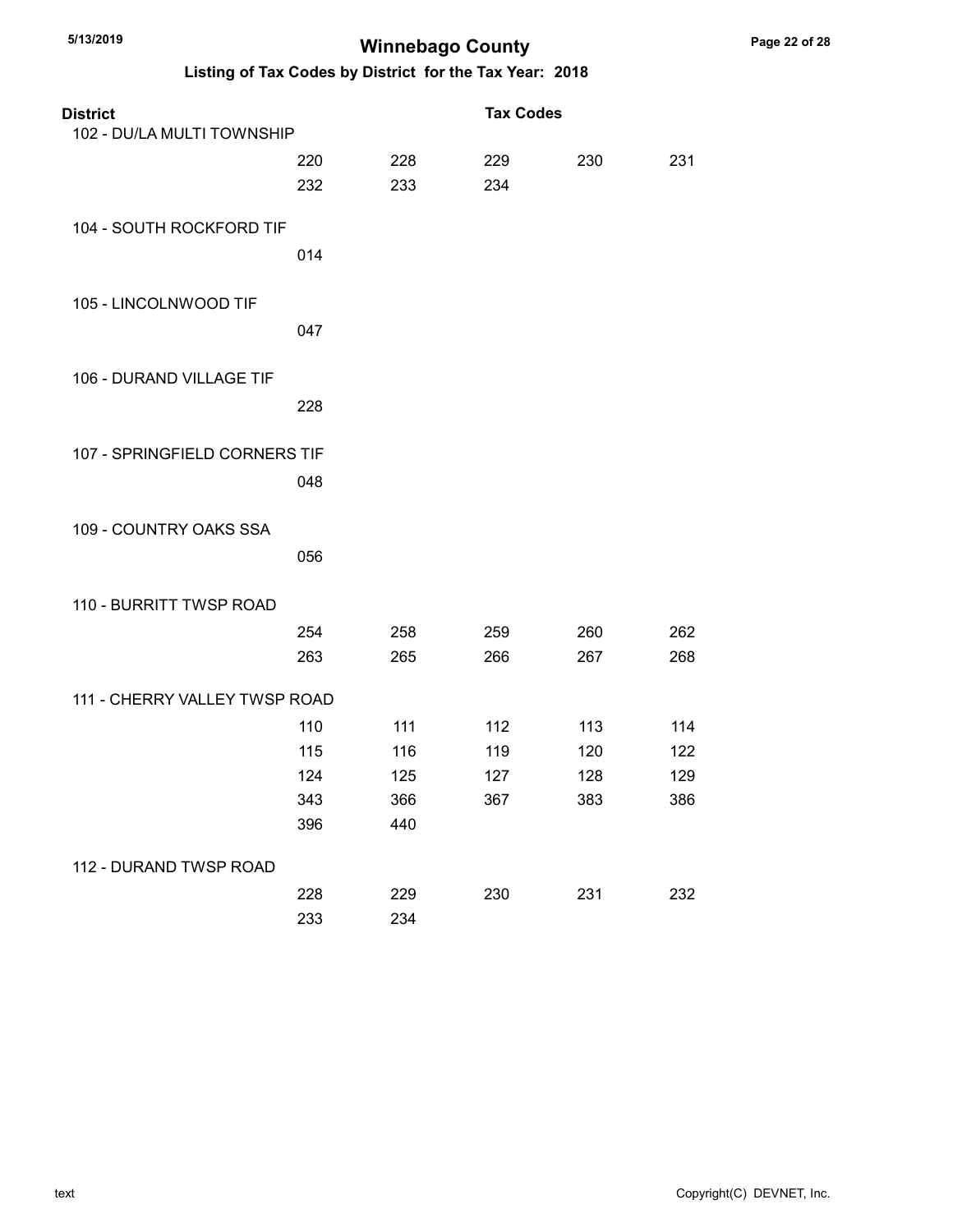| <b>District</b>            |     |     | <b>Tax Codes</b> |     |     |
|----------------------------|-----|-----|------------------|-----|-----|
| 113 - HARLEM TWSP ROAD     |     |     |                  |     |     |
|                            | 006 | 007 | 012              | 019 | 020 |
|                            | 026 | 042 | 045              | 049 | 078 |
|                            | 108 | 109 | 118              | 130 | 133 |
|                            | 134 | 135 | 136              | 137 | 139 |
|                            | 140 | 141 | 142              | 143 | 144 |
|                            | 145 | 147 | 149              | 151 | 152 |
|                            | 153 | 158 | 159              | 160 | 163 |
|                            | 164 | 194 | 208              | 413 | 414 |
|                            | 416 | 427 | 428              | 429 | 430 |
|                            | 431 | 432 | 433              | 434 | 435 |
|                            | 442 | 443 | 444              | 454 |     |
| 114 - HARRISON TWSP ROAD   |     |     |                  |     |     |
|                            | 246 | 247 | 248              |     |     |
| 115 - LAONA TWSP ROAD      |     |     |                  |     |     |
|                            | 212 | 220 |                  |     |     |
| 116 - OWEN TWSP ROAD       |     |     |                  |     |     |
|                            | 046 | 146 | 148              | 150 | 154 |
|                            | 155 | 156 | 157              | 161 | 162 |
|                            | 165 | 167 | 168              | 169 | 170 |
|                            | 171 | 172 | 200              | 358 | 359 |
|                            | 360 | 361 | 362              | 363 | 364 |
|                            | 365 | 368 | 369              |     |     |
| 117 - PECATONICA TWSP ROAD |     |     |                  |     |     |
|                            | 281 | 282 | 283              | 284 | 286 |
|                            | 425 |     |                  |     |     |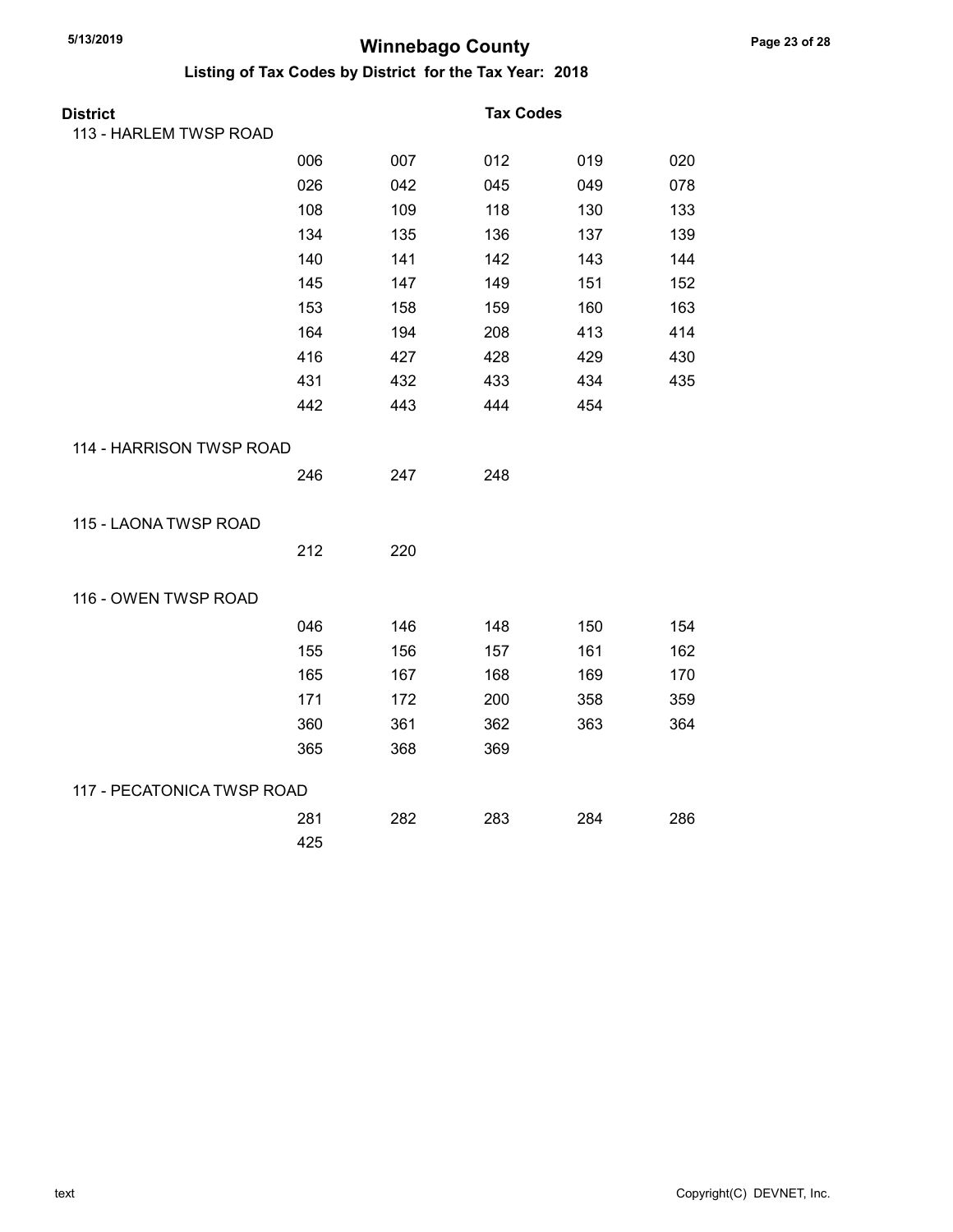| District                 |     |     | <b>Tax Codes</b> |     |     |
|--------------------------|-----|-----|------------------|-----|-----|
| 118 - ROCKFORD TWSP ROAD |     |     |                  |     |     |
|                          | 001 | 002 | 003              | 005 | 008 |
|                          | 010 | 013 | 014              | 016 | 017 |
|                          | 018 | 021 | 030              | 031 | 035 |
|                          | 036 | 038 | 040              | 044 | 047 |
|                          | 048 | 050 | 051              | 052 | 053 |
|                          | 056 | 057 | 058              | 059 | 060 |
|                          | 061 | 062 | 063              | 064 | 066 |
|                          | 069 | 070 | 071              | 072 | 073 |
|                          | 076 | 077 | 082              | 083 | 084 |
|                          | 085 | 086 | 090              | 091 | 092 |
|                          | 093 | 095 | 096              | 099 | 104 |
|                          | 117 | 123 | 126              | 131 | 223 |
|                          | 226 | 351 | 370              | 372 | 373 |
|                          | 374 | 378 | 379              | 380 | 381 |
|                          | 382 | 385 | 391              | 392 | 393 |
|                          | 394 | 397 | 400              | 403 | 404 |
|                          | 405 | 406 | 407              | 409 | 410 |
|                          | 411 | 412 | 417              | 418 | 419 |
|                          | 421 | 422 | 423              | 424 | 426 |
|                          | 438 | 439 | 441              | 448 | 450 |
|                          | 451 | 452 | 453              | 455 | 456 |
|                          | 460 |     |                  |     |     |
| 119 - ROCKTON TWSP ROAD  |     |     |                  |     |     |
|                          | 190 | 191 | 193              | 197 | 201 |
|                          | 202 | 203 | 204              | 205 | 206 |
|                          | 290 | 348 | 401              | 402 | 420 |
|                          | 458 | 459 |                  |     |     |
| 120 - ROSCOE TWSP ROAD   |     |     |                  |     |     |
|                          | 068 | 175 | 176              | 177 | 178 |
|                          | 179 | 180 | 181              | 182 | 183 |
|                          | 184 | 185 | 187              | 188 | 189 |
|                          | 192 | 196 | 198              | 199 | 207 |
|                          | 209 | 347 | 447              | 457 |     |
| 121 - SEWARD TWSP ROAD   |     |     |                  |     |     |
|                          | 305 | 306 | 308              | 309 | 310 |
|                          | 311 | 312 | 313              | 314 |     |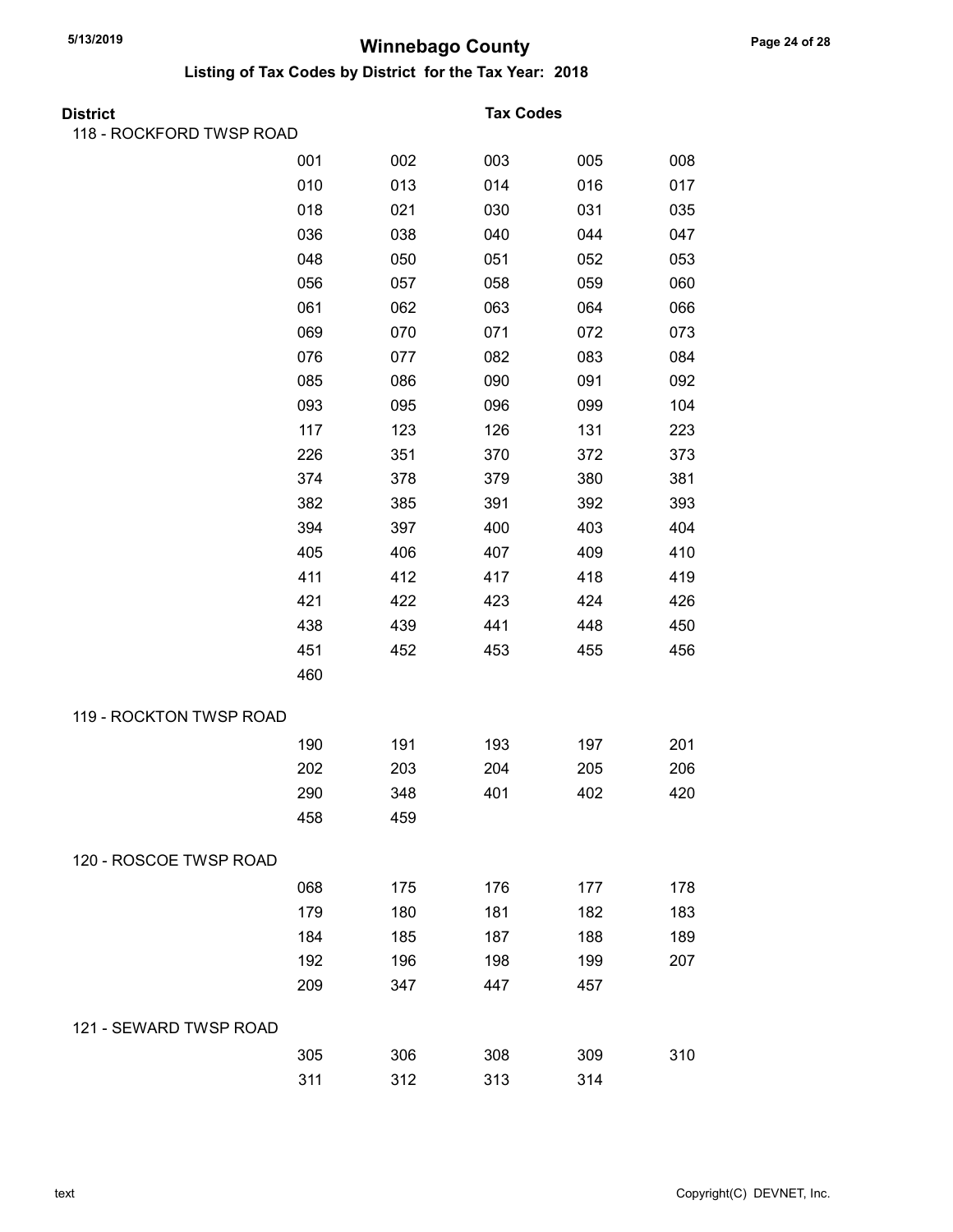| <b>District</b>                          |     |     | <b>Tax Codes</b> |     |     |
|------------------------------------------|-----|-----|------------------|-----|-----|
| 122 - SHIRLAND TWSP ROAD                 |     |     |                  |     |     |
|                                          | 210 | 211 | 213              | 214 |     |
| 123 - WINNEBAGO TWSP ROAD                |     |     |                  |     |     |
|                                          | 315 | 324 | 325              | 326 | 327 |
|                                          | 328 | 329 |                  |     |     |
| 124 - PE/SE MULTI TOWNSHIP               |     |     |                  |     |     |
|                                          | 281 | 282 | 283              | 284 | 286 |
|                                          | 305 | 306 | 308              | 309 | 310 |
|                                          | 311 | 312 | 313              | 314 | 425 |
| 125 - WAGON WHEEL TIF                    |     |     |                  |     |     |
|                                          | 402 |     |                  |     |     |
|                                          |     |     |                  |     |     |
| 126 - RIVER OAKS TIF                     |     |     |                  |     |     |
|                                          | 403 |     |                  |     |     |
| 127 - GARRISON SCHOOL TIF                |     |     |                  |     |     |
|                                          | 404 |     |                  |     |     |
|                                          |     |     |                  |     |     |
| 128 - KISHWAUKEE & HARRISON TIF          |     |     |                  |     |     |
|                                          | 405 |     |                  |     |     |
|                                          |     |     |                  |     |     |
| 129 - LINCOLNWOOD TIF #2                 |     |     |                  |     |     |
|                                          | 406 |     |                  |     |     |
| 130 - HOPE VI TIF                        |     |     |                  |     |     |
|                                          | 407 |     |                  |     |     |
|                                          |     |     |                  |     |     |
| 132 - NORTH 2ND TIF LOVES PARK           |     |     |                  |     |     |
|                                          | 409 |     |                  |     |     |
|                                          |     |     |                  |     |     |
| 133 - GLOBAL TRADE TIF #2                |     |     |                  |     |     |
|                                          | 410 | 411 |                  |     |     |
| 134 - ASSISTED LIVING/ RIVER HOUSING TIF |     |     |                  |     |     |
|                                          | 412 |     |                  |     |     |
|                                          |     |     |                  |     |     |
| 135 - NORTH 2ND TIF MACHESNEY PARK       |     |     |                  |     |     |
|                                          | 413 | 414 | 416              |     |     |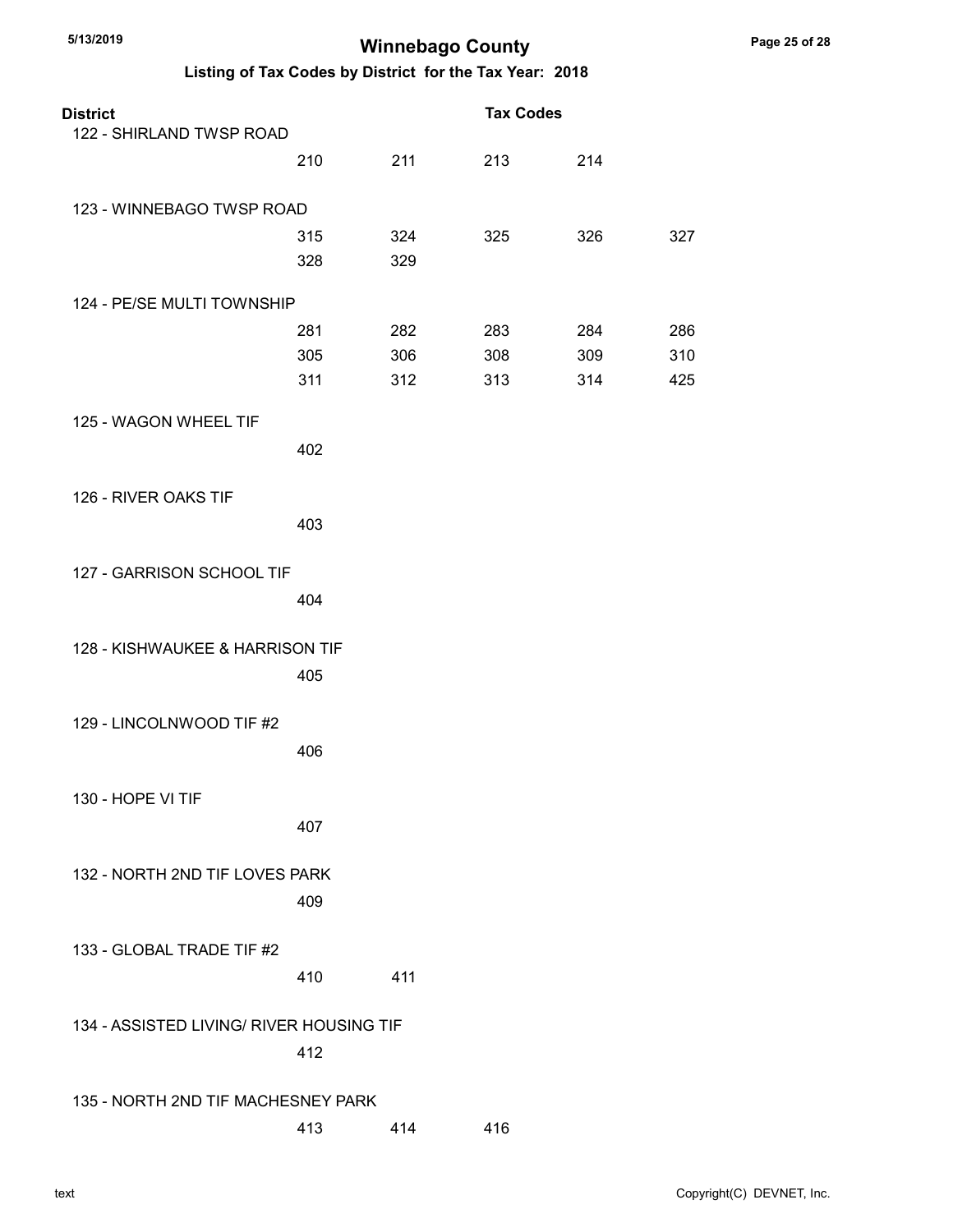| <b>District</b>                    |     |     | <b>Tax Codes</b> |     |
|------------------------------------|-----|-----|------------------|-----|
| 136 - HARVEST HILLS SSA            | 070 | 076 | 077              |     |
| 137 - MAIN & WHITMAN TIF           | 417 |     |                  |     |
| 138 - MIDTOWN TIF                  | 418 |     |                  |     |
| 139 - KISHWAUKEE & HARRISON TIF #2 | 419 |     |                  |     |
| 140 - FORMER BELOIT CORP TIF       | 420 |     |                  |     |
| 141 - GLOBAL TRADE TIF #3          | 421 |     |                  |     |
| 142 - RIVER DISTRICT NORTH TIF     | 422 |     |                  |     |
| 143 - BROADWAY TIF                 | 423 |     |                  |     |
| 144 - EAST RIVER TIF               | 424 |     |                  |     |
| 145 - SUMNER ROAD / GROVE ST TIF   | 425 |     |                  |     |
| 146 - LOVES PARK CORP CENTER TIF   | 426 | 427 | 428              |     |
| 147 - WESTSTONE TIF                | 429 | 430 | 431              | 432 |
| 148 - NORTH WILLOW CREEK TIF       | 433 |     |                  |     |
| 149 - SOUTH WILLOW CREEK TIF       | 434 | 435 |                  |     |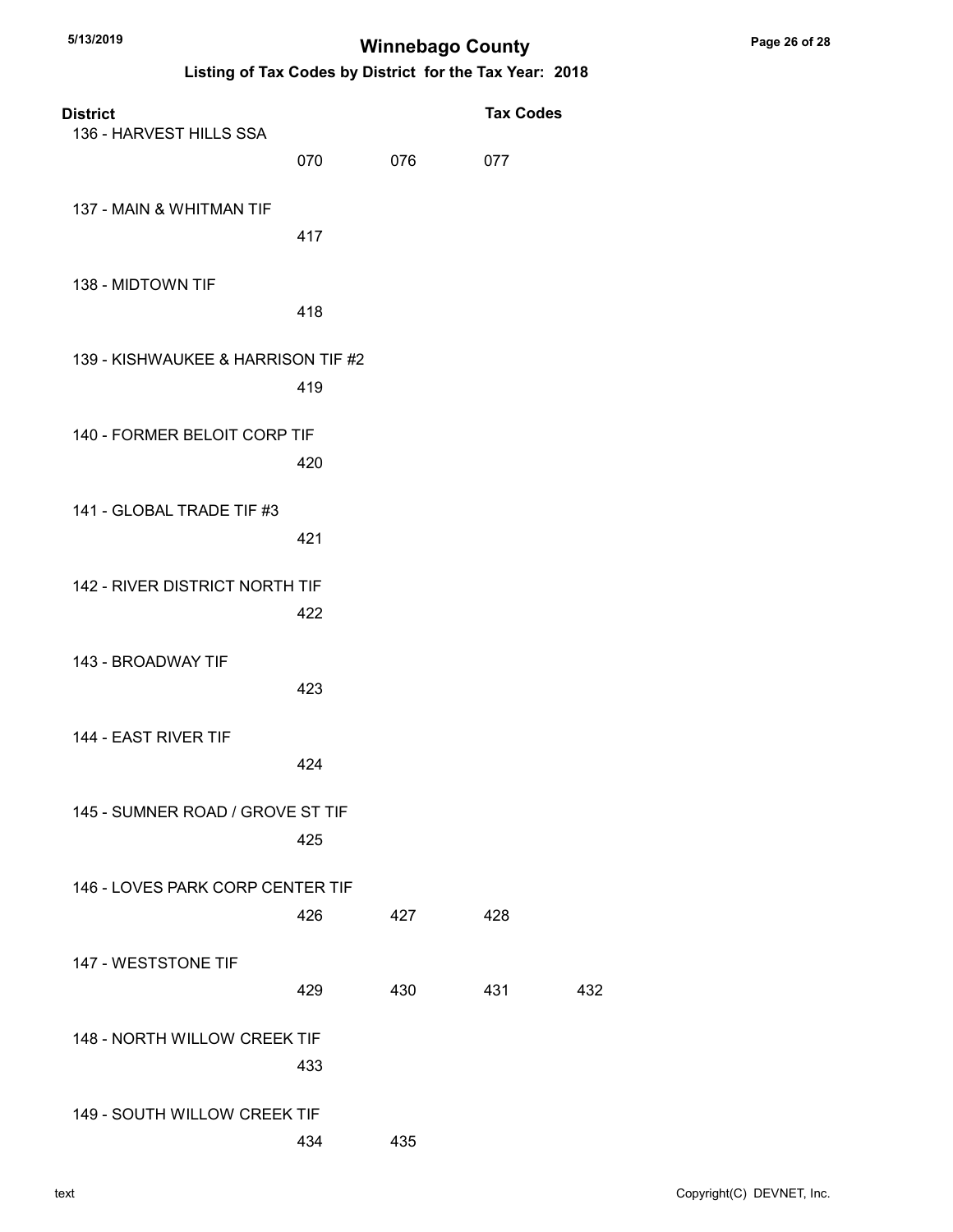Listing of Tax Codes by District for the Tax Year: 2018

| <b>District</b><br>150 - GLOBAL TRADEPARK SOUTH TIF |     |     | <b>Tax Codes</b> |     |     |
|-----------------------------------------------------|-----|-----|------------------|-----|-----|
| 151 - I-39 / BAXTER ROAD TIF                        | 453 |     |                  |     |     |
|                                                     | 438 | 439 | 440              | 441 | 452 |
| 152 - ZENITH CUTTER TIF                             | 442 |     |                  |     |     |
| 153 - SPRING CREEK LAKES TIF                        | 443 | 444 | 448              | 454 |     |
| 154 - FORMER WARNER ELECTRIC TIF                    | 447 |     |                  |     |     |
| 155 - PERRYVILLE ROAD SSA                           |     |     |                  |     |     |
| 156 - OLDE RIVER RIDGE PLAT 6 SSA                   | 358 | 359 |                  |     |     |
| 157 - JEFFERSON / NORTH 3RD ST TIF                  | 450 |     |                  |     |     |
| 158 - I-39 BAXTER ROAD SSA                          |     |     |                  |     |     |
| 159 - MULFORD & EAST STATE STREET TIF               | 451 |     |                  |     |     |
| 160 - SOUTH BELOIT SSA 1                            | 290 | 459 |                  |     |     |
| 161 - SOUTH BELOIT SSA 2                            |     |     |                  |     |     |
| 162 - SOUTH BELOIT SSA 3                            |     |     |                  |     |     |

163 - SOUTH BELOIT SSA 4